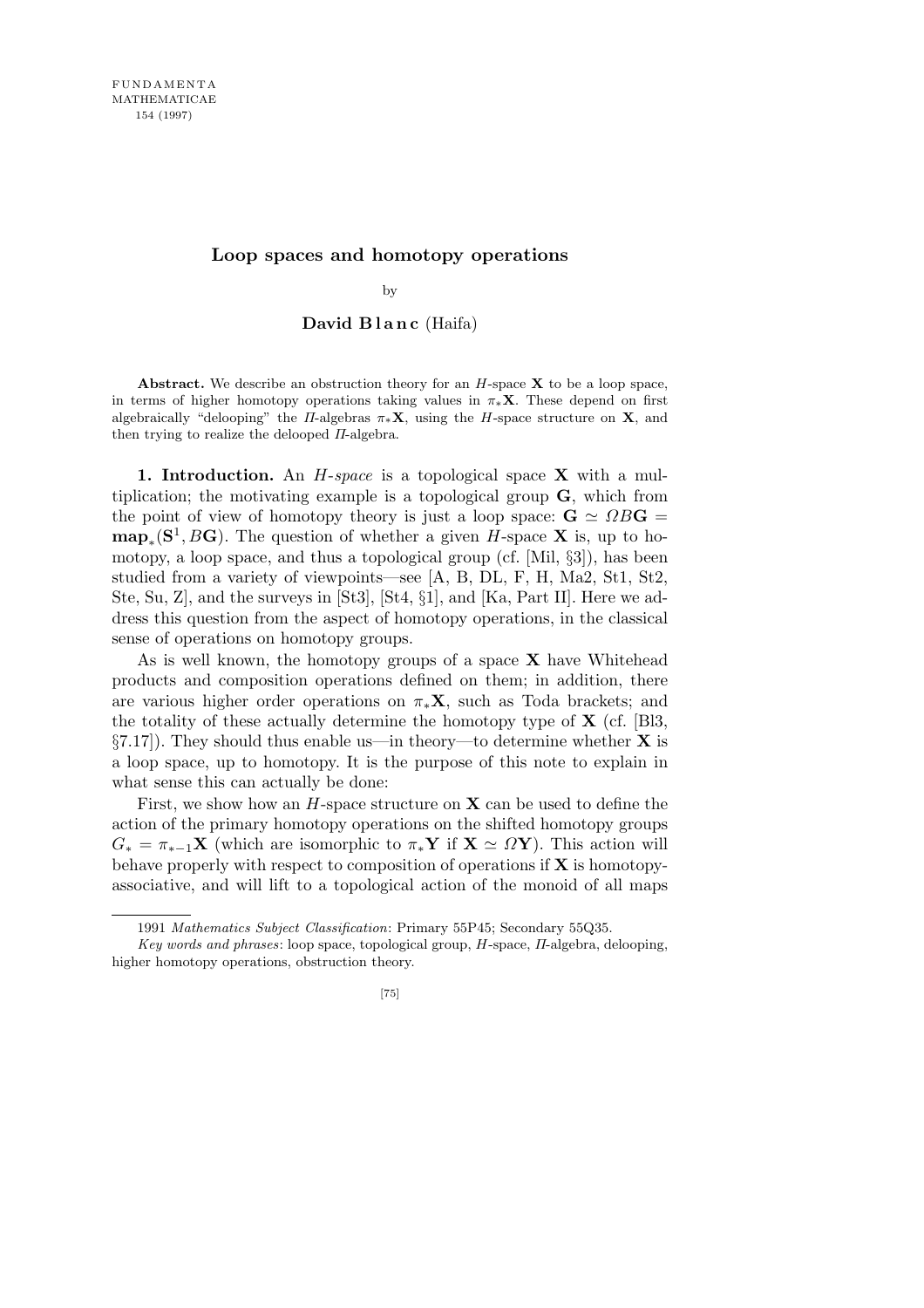between spheres if and only if **X** is a loop space (see Theorem 5.7 below for the precise statement). The obstructions to having such a topological action may be formulated in the framework of the obstruction theories for realizing *Π*-algebras and their morphisms described in [Bl3], which are stated in turn in terms of certain higher homotopy operations:

Theorem A (Theorem 6.24 below). *An H-group* **X** *is H-equivalent to a loop space if and only if the collection of higher homotopy operations defined in Section* 6 *below* (*taking values in homotopy groups*) *vanish coherently.*

The question of whether a given topological space **X** supports an *H*-space structure to begin with was addressed in [Bl4], where a similar obstruction theory, in terms of higher homotopy operations, was defined.

1.1. *Notation and conventions. T<sup>∗</sup>* will denote the category of pointed *CW* complexes with base-point preserving maps, and by a *space* we shall always mean an object in  $\mathcal{T}_{*}$ , which will be denoted by a boldface letter:  $\mathbf{A}, \mathbf{B}, \ldots, \mathbf{X}, \mathbf{S}^n$ , and so on. The base-point will be written  $* \in \mathbf{X}$ . The full subcategory of 0-connected spaces will be denoted by  $\mathcal{T}_0$ .  $\Delta[n]$  is the standard topological *n*-simplex in  $\mathbb{R}^{n+1}$ .

The space of Moore loops on  $Y \in \mathcal{T}_0$  will be denoted by  $\Omega Y$ . This is homotopy equivalent to the usual loop space, that is, the space  $\mathbf{map}_*(\mathbf{S}^1, \mathbf{Y})$ of pointed maps (see [W, III, Corollary 2.19]). The reduced suspension of **X** is denoted by *Σ***X**.

*AbGp* is the category of abelian groups, and *grAbGp* the category of positively graded abelian groups.

DEFINITION 1.2.  $\Delta$  is the category of ordered sequences  $\mathbf{n} = \langle 0, 1, \ldots, n \rangle$  $(n \in \mathbb{N})$ , with order-preserving maps, and  $\Delta_{\partial}$  the subcategory having the same objects, but allowing only one-to-one morphisms (so in particular, morphisms from **n** to **m** exist only for  $n \leq m$ ).  $\hat{\Delta}^{\text{op}}$ ,  $\hat{\Delta}^{\text{op}}_n$ *∂* are the opposite categories.

As usual, a *simplicial object* over any category  $\mathcal{C}$  is a functor  $X : \Delta^{\text{op}} \to$ *C*; more explicitly, it is a sequence  $\{X_n\}_{n=0}^{\infty}$  of objects in *C*, equipped with *face maps*  $d_i: X_n \to X_{n-1}$  and *degeneracies*  $s_j: X_n \to X_{n+1}$   $(0 \le i, j \le n)$ , satisfying the usual simplicial identities ([Ma1, *§*1.1]). We often denote such a simplicial object by  $X_{\bullet}$ . The category of simplicial objects over  $\mathcal C$  is denoted by  $sC$ .

Similarly, a functor  $X : \Delta_{\partial}^{\text{op}} \to \mathcal{C}$  is called a *∆*-*simplicial object* over  $\mathcal{C}$ ; this is simply a simplicial object without the degeneracies, and will usually be written  $X^{\Delta}_{\bullet}$ . When  $\mathcal{C} = \mathcal{S}et$ , these have been variously called  $\Delta$ -sets, *ss-sets*, or *restricted simplicial sets* in the literature (see [RS]). The category of *∆*-simplicial objects over *C* is denoted by *<sup>∆</sup>C*. We shall usually denote the underlying  $\Delta$ -simplicial object of a simplicial object  $Y_{\bullet} \in s\mathcal{C}$  by  $Y_{\bullet}^{\Delta} \in \Delta\mathcal{C}$ .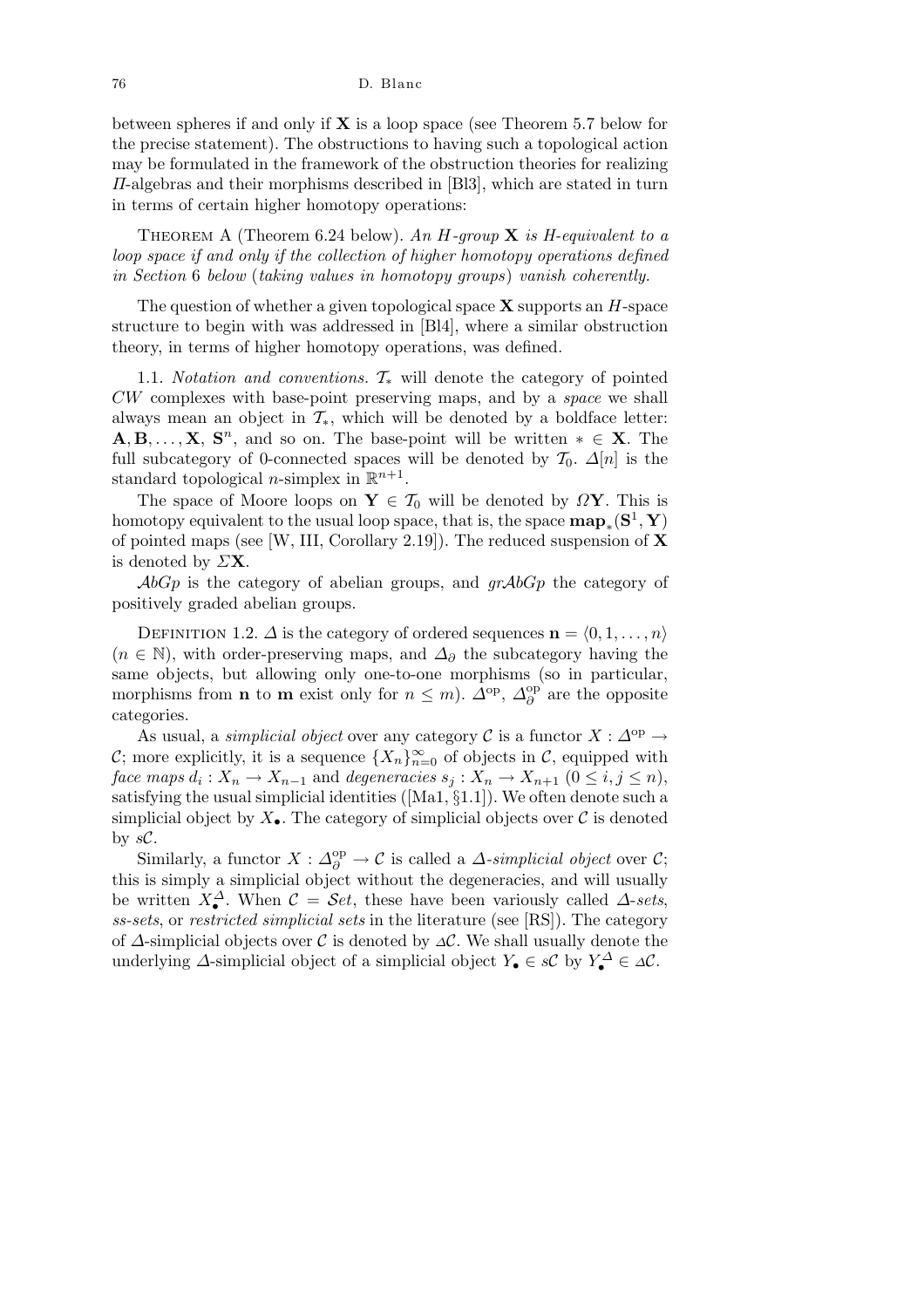The category of pointed simplicial sets will be denoted by *S<sup>∗</sup>* (rather than *sSet∗*); its objects will be denoted by boldface letters **K***,***L***,***M***, . . .* The subcategory of fibrant simplicial sets (Kan complexes) will be denoted by  $S_*^{\text{Kan}}$ , and that of reduced Kan complexes by  $S_0^{\text{Kan}}$ .  $|\mathbf{K}| \in \mathcal{T}_*$  will denote the geometric realization of a simplicial set  $\mathbf{K} \in \mathcal{S}_*$ , while  $S\mathbf{X} \in \mathcal{S}_*^{\text{Kan}}$ will denote the singular simplicial set associated with a space  $\mathbf{X} \in \mathcal{T}_{*}$ .  $\mathcal{G}$  is the category of simplicial groups. (See [Ma1, *§§*3, 14, 15, 17] for the definitions.)

For each of the categories  $C = T_*$ ,  $T_0$ ,  $S_*^{\text{Kan}}$ ,  $S_0^{\text{Kan}}$ , or  $\mathcal{G}$ , we will denote by  $[\mathbf{X}, \mathbf{Y}]_c$  (or simply  $[\mathbf{X}, \mathbf{Y}]$ , if there is no danger of confusion) the set of pointed homotopy classes of maps  $X \to Y$  (cf. [Ma1, *§*5] and [K, *§*3]). The constant pointed map will be written *c∗*, or simply *∗*. The homotopy category of  $\mathcal{C}$ , whose objects are those of  $\mathcal{C}$ , and whose morphisms are homotopy classes of maps in *C*, will be denoted by  $hoC$ . The adjoint functors *S* and  $|\cdot|$ induce equivalences of categories  $hoT_* \approx hoS_*^{\text{Kan}}$ ; similarly  $hoS_0^{\text{Kan}} \approx ho\mathcal{G}$ under the adjoint functors  $G, \overline{W}$  (see §5.1 below).

DEFINITION 1.3. An *H-space structure* for a space  $X \in \mathcal{T}_*$  is a choice of an *H*-*multiplication map*  $m : \mathbf{X} \times \mathbf{X} \to \mathbf{X}$  such that  $m \circ i = \nabla$ , where  $i: \mathbf{X} \vee \mathbf{X} \hookrightarrow \mathbf{X} \times \mathbf{X}$  is the inclusion, and  $\nabla : \mathbf{X} \vee \mathbf{X} \to \mathbf{X}$  is the fold map (induced by the identity on each wedge summand). If **X** may be equipped with such an *m*, we say that  $\langle \mathbf{X}, m \rangle$  (or just **X**) is an *H*-space. (If we only have  $m \circ i \sim \nabla$ , we can find a homotopic map  $m' \sim m$  such that  $m' \circ i = \nabla$ , since **X** is assumed to be well-pointed.)

An *H*-space  $\langle \mathbf{X}, m \rangle$  is *homotopy-associative* if  $m \circ (m, id_X) \sim m \circ (id_X, m)$ :  $\mathbf{X} \times \mathbf{X} \times \mathbf{X} \to \mathbf{X}$ . It is an *H*-*group* if it is homotopy-associative and has a (two-sided) *homotopy inverse*  $\iota : \mathbf{X} \to \mathbf{X}$  with  $m \circ (\iota \times id_X) \circ \Delta \sim c_* \sim$ *m*  $\circ$  (id<sub>X</sub>  $\times$ *l*)  $\circ$   $\Delta$  (where  $\Delta$  : **X**  $\rightarrow$  **X**  $\times$  **X** is the diagonal). In fact, any connected homotopy-associative *H*-space is an *H*-group (cf. [W, X, Theorem 2.2]).

If  $\langle \mathbf{X}, m \rangle$  and  $\langle \mathbf{Y}, n \rangle$  are two *H*-spaces, a map  $f : \mathbf{X} \to \mathbf{Y}$  is called an *H*-*map* if  $n \circ (f \times f) \sim f \circ m : \mathbf{X} \times \mathbf{X} \to \mathbf{Y}$ . The set of pointed homotopy classes of *H*-maps  $X \to Y$  will be denoted by  $[X, Y]_H$ .

One similarly defines *H*-simplicial sets and simplicial *H*-maps in the category *S∗*.

1.4. *Organization.* In Section 2 we review some background material on *Π*-algebras, and in Section 3 we explain how an *H*-space structure on **X** determines the *Π*-algebra structure of its potential delooping. In Section 4 we provide further background on (*∆*-)simplicial spaces and *Π*-algebras, and bisimplicial groups. In Section 5 we show, in the context of simplicial groups, that the *Π*-algebra structure on  $\pi_{*-1}X$  can be made "topological" if and only if **X** is a loop space (Theorem 5.7).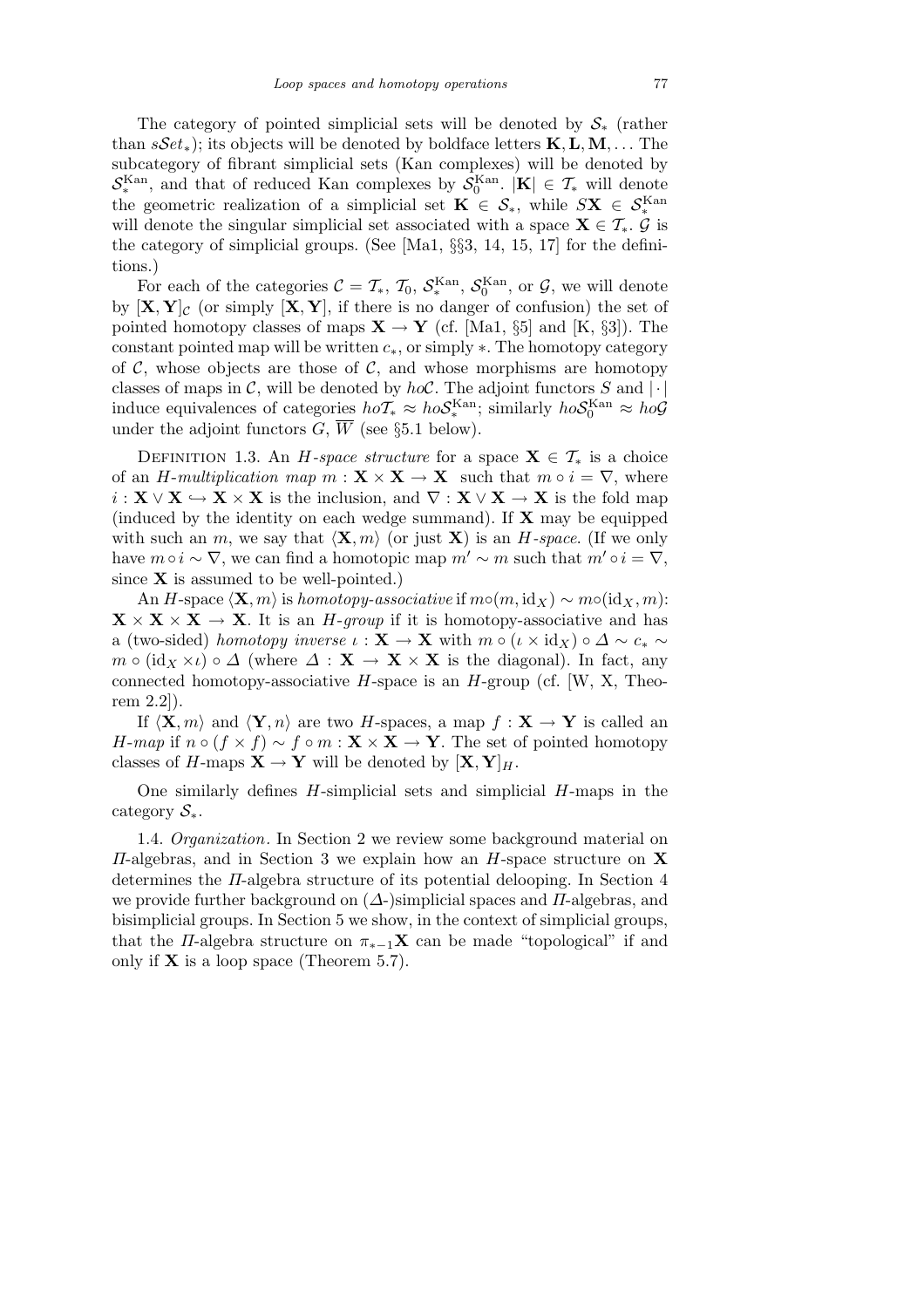Finally, in Section 6 we recall the obstruction theory of [Bl3] for realizing *Π*-algebras in terms of rectifying (*∆*-)simplicial spaces, and explain how it applies to the recognition of loop spaces (see Theorem 6.24). We also simplify the general obstruction theory in question, by showing that it suffices to rectify the underlying *∆*-simplicial space associated with a free simplicial *Π*-algebra resolution (Proposition 6.14).

I would like to thank the referee for his comments.

**2.** *Π***-algebras.** In this section we briefly recall some facts on the primary homotopy operations.

DEFINITION 2.1. A *Π-algebra* is a graded group  $G_* = \{G_k\}_{k=1}^{\infty}$  (abelian in degrees  $> 1$ ), together with an action on  $G_*$  of the primary homotopy operations (i.e., compositions and Whitehead products, including the "*π*1 action" of  $G_1$  on the higher  $G_n$ 's, as in [W, X,  $\S7$ ]), satisfying the usual universal identities. See [Bl1, *§*3] or [Bl2, *§*2.1] for a more explicit description. The category of *Π*-algebras (with the obvious morphisms) will be denoted by *Π*-*Alg*.

DEFINITION 2.2. We say that a space **X** *realizes* a *II*-algebra  $G_*$  if there is an isomorphism of *Π*-algebras  $G_* \cong \pi_* \mathbf{X}$ . (There may be non-homotopy equivalent spaces realizing the same *Π*-algebra—cf. [Bl3, *§*7.18].) Similarly, a morphism of *Π*-algebras  $\phi : \pi_*\mathbf{X} \to \pi_*\mathbf{Y}$  (between realizable *Π*-algebras) is *realizable* if there is a map  $f : \mathbf{X} \to \mathbf{Y}$  such that  $\pi_* f = \phi$ .

DEFINITION 2.3. The *free Π*-algebras are those isomorphic to  $\pi_* \mathbf{W}$ , for some (possibly infinite) wedge of spheres **W**; we say that  $\pi_*\mathbf{W}$  is generated by a graded set  $L_* = \{L_k\}_{k=1}^{\infty}$ , and write  $\pi_* \mathbf{W} \cong F(L_*)$ , if  $\mathbf{W} = \mathbf{W} \cong \mathbf{W} \times \mathbf{W}$  $\sum_{k=1}^{\infty}$   $\bigvee_{x \in L_k}$   $\mathbf{S}_x^k$ .

FACT 2.4. If we let  $\Pi$  denote the homotopy category of wedges of spheres, and  $\mathcal{F} \subset \Pi$ -*Alg* the full subcategory of free  $\Pi$ -algebras, then  $\pi_* : \Pi \to \mathcal{F}$  is an equivalence of categories. Note that any *Π*-algebra morphism  $\phi : G_* \to$  $G'_{*}$  is uniquely realizable if  $G_{*}$  is a free *Π*-algebra.

For future reference we note the following:

LEMMA 2.5. *If*  $A_*, B_* \in \mathcal{F}$  are free  $\Pi$ -algebras and  $A_* \stackrel{i}{\hookrightarrow} B_* \stackrel{r}{\twoheadrightarrow} A_*$  is *a retraction*  $(r \circ i = id_{A_*})$ , *then there is a free*  $\Pi$ -*algebra*  $C_* \in \mathcal{F}$  *such that*  $B_* = A_* \amalg C_*$ .

Proof. Let  $Q : \Pi$ -*Alg*  $\rightarrow$   $grAbGp$  be the "indecomposables" functor  $(\text{so } Q(\pi_* \mathbf{W}) \cong H_*(W; \mathbb{Z})$ —see [Bl1, §2.2.1]); then  $Q(A_*)$  and  $Q(B_*)$  are free  $Q(A_*) \overset{Q(i)}{\hookrightarrow} Q(B_*) \overset{Q(r)}{\longrightarrow} Q(A_*)$  is a retraction in  $\mathcal{A}bGp$ , there is a graded free abelian group  $E_*$  such that  $Q(B_*) = Q(A_*) \oplus E_*$ .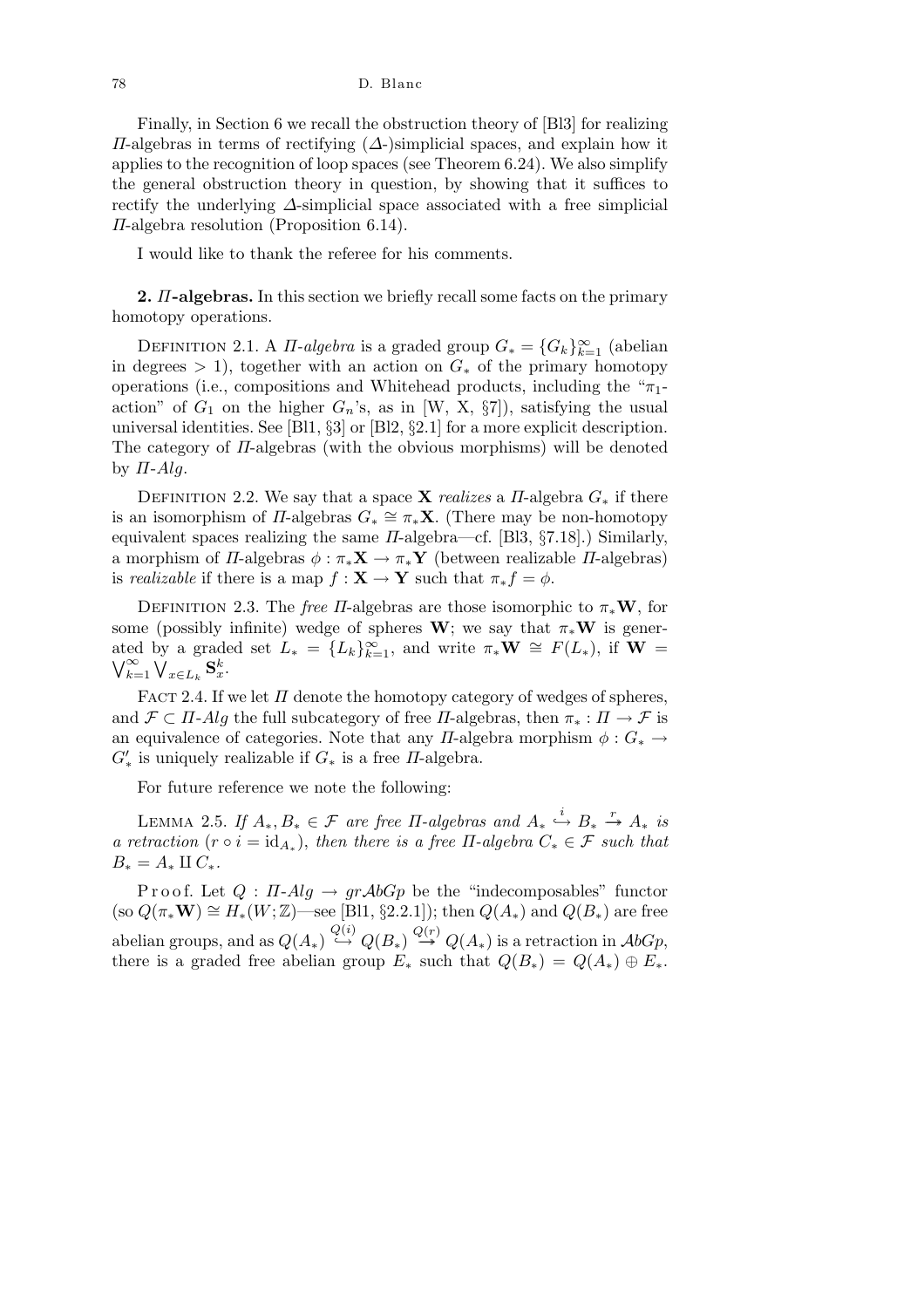Choosing graded sets  $\{e_\gamma\}_{\gamma \in \Gamma}$  of generators for  $E_*$  (in degree 1, choose generators for the free group  $\text{Ker}(r) \subseteq B_*$ ), and setting  $C_* = F({e_{\gamma}}_{\gamma \in \Gamma}),$ yields the required decomposition (by the Hurewicz Theorem).  $\blacksquare$ 

DEFINITION 2.6. Let  $T : \Pi$ -*Alg*  $\rightarrow \Pi$ -*Alg* be the "free  $\Pi$ -algebra" comonad (cf. [M, VI, §1]), defined by  $TG_* = \coprod_{k=1}^{\infty}$  $\sum_{k=1}^{\infty} \prod_{g \in G_k \setminus \{0\}} \pi_* \mathbf{S}^k_{(g)}$ . The counit  $\varepsilon = \varepsilon_{G_*}: TG_* \to G_*$  is defined by  $\iota_{(g)}^k \mapsto g$  (where  $\iota_{(g)}^k$  is the canonical generator of  $\pi_* \mathbf{S}_{(g)}^k$ , and the comultiplication  $\vartheta = \vartheta_{G_*} : T G_* \hookrightarrow T^2 G_*$  is induced by the natural transformation  $\overline{\vartheta}$  :  $\mathrm{id}_{\mathcal{F}} \to T|_{\mathcal{F}}$  defined by  $x_k \mapsto \iota_{(x_k)}^k$ .

Definition 2.7. An *abelian Π*-algebra is one for which all Whitehead products vanish.

These are indeed the abelian objects of *Π*-*Alg*—see [Bl2, *§*2]. If **X** is an *H*-space, then  $\pi_*\mathbf{X}$  is an abelian *Π*-algebra (cf. [W, X, (7.8)]).

**3. Secondary** *Π***-algebra structure.** We now describe how an *H*space structure on **X** determines the *Π*-algebra structure of a (potential) classifying space.

3.1. *The James construction.* For any  $X \in \mathcal{T}_{*}$ , let  $JX$  be the James reduced product construction, with  $\lambda : J\mathbf{X} \to \Omega \Sigma \mathbf{X}$  the homotopy equivalence of [W, VII, (2.6)], and  $j_X : \mathbf{X} \hookrightarrow J\mathbf{X}$  and  $i_X : \mathbf{X} \hookrightarrow \Omega \Sigma \mathbf{X}$  the natural inclusions.

If  $\langle \mathbf{X}, m \rangle$  is an *H*-space, then there is a retraction  $\overline{m}: J\mathbf{X} \to \mathbf{X}$  (with  $\overline{m} \circ j_X = id_X$ , defined by

(3.2) 
$$
\overline{m}(x_1, x_2,..., x_n) = m(...m(m(x_1, x_2), x_3),..., x_n)
$$

(cf. [J, Theorem 1.8]).

DEFINITION 3.3. Let **X** be an *H*-space. Given homotopy classes  $\alpha \in$  $[\Sigma \mathbf{A}, \Sigma \mathbf{B}]$  and  $\beta \in [\mathbf{B}, \mathbf{X}]$ , we define the *derived composition*  $\alpha \star \beta \in [\mathbf{A}, \mathbf{X}]$ as follows:

Choose representatives  $f : \Sigma A \to \Sigma B$  and  $g : B \to X$  for  $\alpha, \beta$  respectively, and let  $\lambda^{-1}$ :  $\Omega \Sigma \mathbf{X} \to J\mathbf{X}$  be any homotopy inverse to  $\lambda$ . Then  $\alpha \star \beta$ is represented by the composite

$$
\mathbf{A} \xrightarrow{i_A} \Omega \Sigma \mathbf{A} \xrightarrow{\Omega \alpha} \Omega \Sigma \mathbf{B} \xrightarrow{\lambda^{-1}} J\mathbf{B} \xrightarrow{J\beta} J\mathbf{X} \xrightarrow{\overline{m}} \mathbf{X}.
$$

FACT 3.4. Note that if  $\alpha = \Sigma \overline{\alpha}$  for some  $\overline{\alpha} : \mathbf{A} \to \mathbf{B}$ , then  $\alpha \star \beta = \overline{\alpha}^{\#} \beta$ (this is well-defined, because **X** is an *H*-space).

We shall be interested in the case where **B** is a wedge of spheres and  $\mathbf{A} = \mathbf{S}^n$ , so  $\star$  assigns a class  $\omega \star (\beta_1, \ldots, \beta_k) \in \pi_n \mathbf{X}$  to any *k*-ary homotopy operation  $\omega^{\#}$ :  $\pi_{n_1+1}(-) \times \ldots \times \pi_{n_k+1}(-) \to \pi_{n+1}(-)$  and collection of elements  $\beta_i \in \pi_{n_i} \mathbf{X}$   $(i = 1, \ldots, k)$ .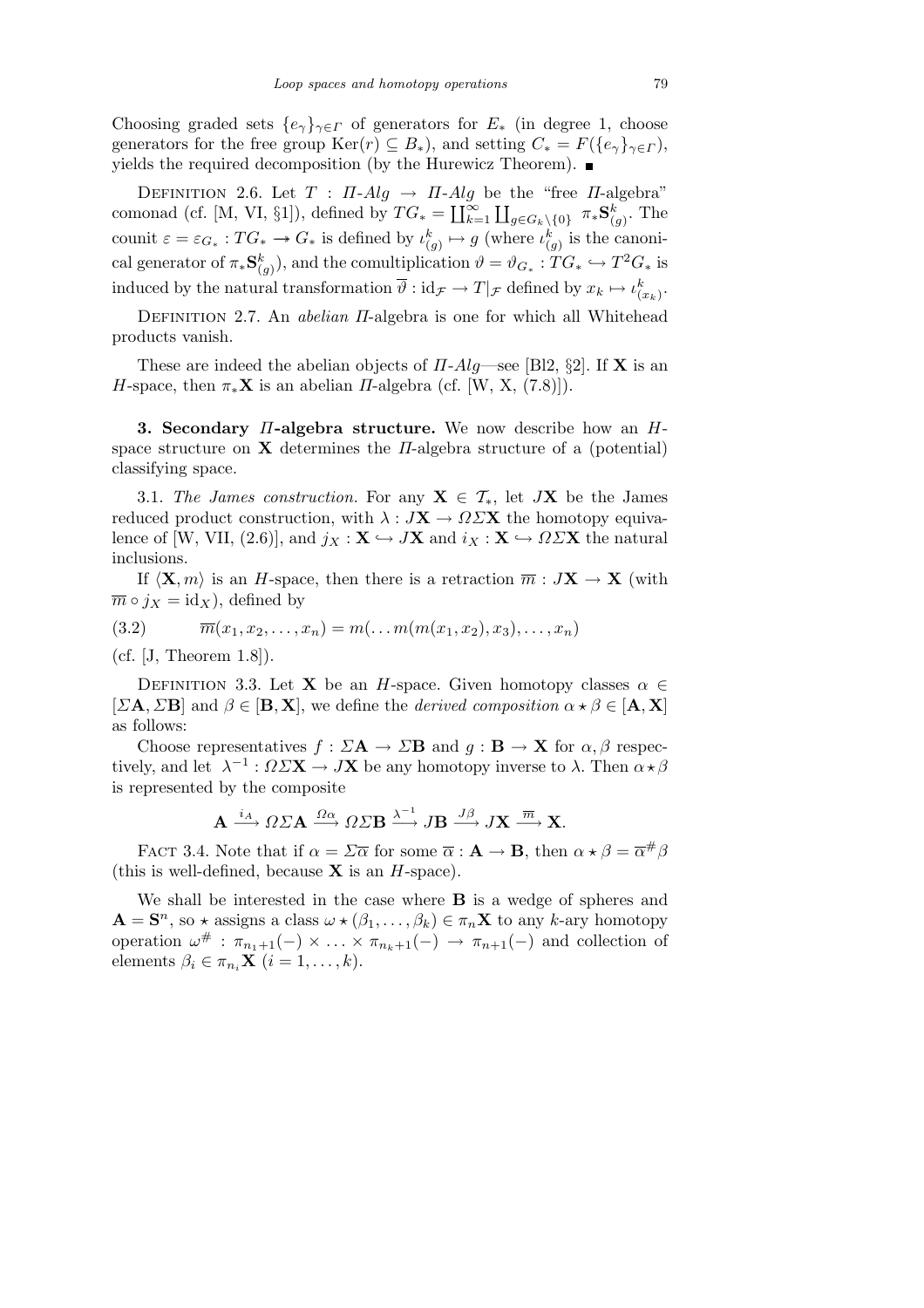80 D. Blanc

In particular, if  $\omega$ :  $S^{p+q+1} \to S^{p+1} \vee S^{q+1}$  represents the Whitehead product, one may define a "Samelson product"  $\omega \star (-,-) : \pi_p \mathbf{X} \times \pi_q \mathbf{X} \to$  $\pi_{p+q}$ **X** for any *H*-space **X**, even without assuming associativity or the existence of a homotopy inverse (compare [W, X, *§*5]).

However, in general this  $\omega \star (-,-)$  need not enjoy any of the usual properties of the Samelson product (bi-additivity, graded-commutativity, Jacobi identity—cf. [W, X, Theorems 5.1  $\&$  5.4]). To ensure that they hold, one needs further assumptions on **X**.

First, we note the following homotopy version of [W, VII, Theorem 2.5], which appears to be folklore:

LEMMA 3.5. If  $\langle \mathbf{X}, m \rangle$  *is a homotopy-associative H*-space, *then any map*  $f: \mathbf{A} \to \mathbf{X}$  extends to an *H*-map  $\widehat{f}: J\mathbf{A} \to \mathbf{X}$ , which is unique up to *homotopy.*

Proof. Given 
$$
f : \mathbf{A} \to \mathbf{X}
$$
, define  $\hat{f} : J\mathbf{A} \to \mathbf{X}$  by  
\n
$$
\hat{f}(x_1, ..., x_r) = m(...m(m(f(x_1), f(x_2)), f(x_3)), ..., f(x_r)).
$$

This is an *H*-map by [N, Lemma 1.4]. Now let  $\hat{g} : J\mathbf{A} \to \mathbf{X}$  be another *H*-map, with a homotopy  $H : f \simeq g := \hat{g} \circ j_A$ . Since  $\hat{g}$  is an *H*-map, there is a homotopy  $G : n \circ (\widehat{g} \times \widehat{g}) \simeq \widehat{g} \circ m$  (where  $m : J\mathbf{A} \times J\mathbf{A} \to J\mathbf{A}$  is the *H*-multiplication). Moreover, by [N, Lemma 1.3(a)] we may assume  $G$ is stationary on  $J\mathbf{A} \vee J\mathbf{A}$ .

For each  $r \geq 0$ , let  $J_r$ **A** denote the *r*th stage in the construction of  $J$ **A**, with  $j_r^s$ :  $J_s$ **A**  $\hookrightarrow$   $J_r$ **A** and  $j^s$ :  $J_s$ **A**  $\hookrightarrow$  *J***A** the inclusions, starting with  $J_0$ **A** =  $*$  and  $J_1$ **A** = **A**. We define  $T_r$ **A** to be the pushout in the following diagram:

$$
J_{r-1}\mathbf{A} \xrightarrow{i_1} J_{r-1}\mathbf{A} \times \mathbf{A}
$$

$$
j_r^{r-1} \downarrow \qquad \qquad \boxed{\mathbf{PO}} \qquad \downarrow \overline{q}_r
$$

$$
J_r \mathbf{A} \xrightarrow{i_r} T_r \mathbf{A}
$$

for  $r \geq 1$  (so  $T_1 \mathbf{A} = \mathbf{A} \vee \mathbf{A}$ ); then  $J_{r+1} \mathbf{A}$  is the pushout in

$$
T_r \mathbf{A}^{\psi_r = (i_1, j_r^{r-1} \times \mathrm{id})} J_r \mathbf{A} \times \mathbf{A}
$$
\n
$$
\varphi_r = (\mathrm{id}, \overline{q}_r) \downarrow \qquad \qquad \boxed{\text{PO} \qquad \downarrow} \qquad \boxed{\overline{q}_{r+1}}
$$
\n
$$
J_r \mathbf{A} \xrightarrow{\overline{q}_{r+1}} J_{r+1} \mathbf{A}
$$

Now let  $\hat{f}_r = \hat{f}|_{J_r \mathbf{A}}$  and  $\hat{g}_r = \hat{g}|_{J_r \mathbf{A}}$ ; we shall extend  $H : f \simeq g$  to a homotopy  $\widehat{H}$  :  $\widehat{f} \simeq \widehat{g}$  by inductively constructing homotopies  $\widehat{H}_r$  :  $\widehat{f}_r \simeq \widehat{g}_r$ (starting with  $\widehat{H}_1 = H$ ) such that  $\widehat{H}_r|_{J_{r-1}\mathbf{A}} = \widehat{H}_{r-1}$ : let  $n_r : \mathbf{X}^r \to \mathbf{X}$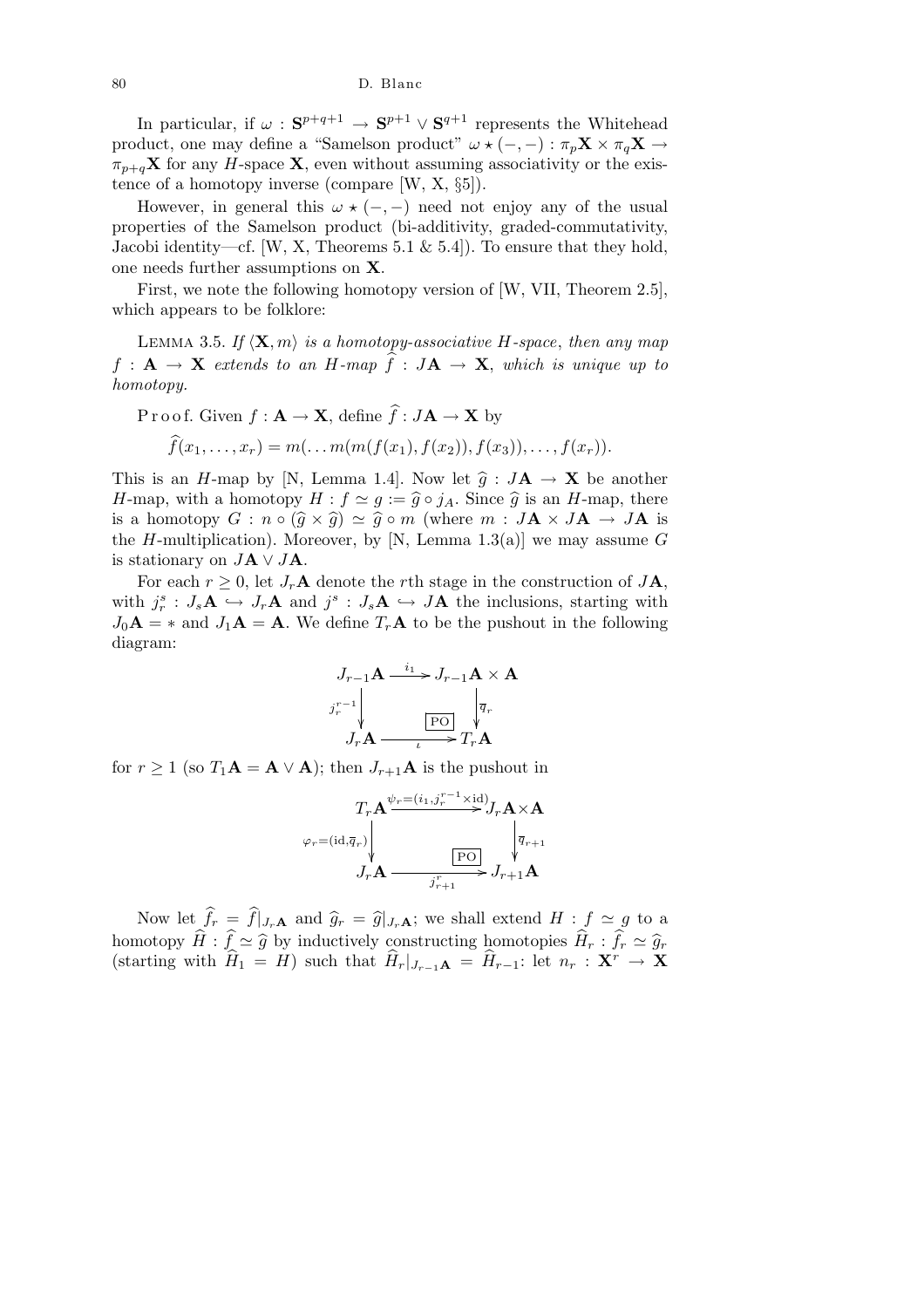denote the *n*-fold multiplication  $n_r(x_1, \ldots, x_r) = n(\ldots n(x_1, x_2), \ldots), x_r$ and  $q_r: \mathbf{A}^r \to J_r \mathbf{A}$  the quotient map, so that  $n^r \circ f^r = \hat{f}_r \circ q_r$ .

As a first approximation, define  $\overline{H}_{r+1}$  :  $\widehat{f}_r \times f \simeq \widehat{g}_r \times g$  on  $J_r \mathbf{A} \times \mathbf{A}$  in the above pushout to be the sum of homotopies  $\overline{H}_{r+1} = n \circ (\widehat{H}_r \times H) + G \circ$  $(j^r \times j_A)$ . This does not quite agree with  $\widehat{H}_r \circ \varphi_r$  on  $T_r \mathbf{A}$ , but since *G* is stationary on  $J\mathbf{A} \vee J\mathbf{A}$  we have  $\overline{H}_{r+1}|_{J_r\mathbf{A}} = n \circ (\widehat{H}_r \times id) + (\text{stationary}) =$  $\widehat{H}_r + (\text{stationary})$  and  $\overline{H}_{r+1}|_{J_{r-1}\mathbf{A}\times\mathbf{A}} = n \circ (\widehat{H}_{r-1} \times H) + G \circ (j^{r-1} \times j_A) = \overline{H}_r.$ 

As  $\widehat{H}_1 = H$ , we see that  $\overline{H}_2|_{T_2}$ **A** = (*H* + (stationary)*, H*), while  $H \circ \varphi_1$  $=(H, H)$ . Thus we may assume by induction that there is a homotopy of homotopies  $F: \overline{H}_{r+1}|_{T_r\mathbf{A}} \simeq \widehat{H}_r \circ \varphi_r$ . Since  $T_r\mathbf{A} \hookrightarrow J_r\mathbf{A} \times \mathbf{A}$  is a cofibration, the inclusion

$$
T_r\mathbf{A} \times I^2 \cup (J_r\mathbf{A} \times \mathbf{A}) \times (\{0,1\} \times I \cup I \times \{0\}) \hookrightarrow (J_r\mathbf{A} \times \mathbf{A}) \times I^2
$$

is a trivial cofibration, and thus we may use the homotopy extension property to obtain a new homotopy  $\widetilde{F}$  on  $(J_r \mathbf{A} \times \mathbf{A}) \times I^2$  which restricts to  $\widetilde{H}_{r+1}$ :  $\widehat{f}_r \times f \simeq \widehat{g}_r \times g$  on  $J_r \mathbf{A} \times \mathbf{A} \times I \times \{1\}$ , such that  $\widetilde{H}_{r+1}$  extends  $\widehat{H}_r \circ \varphi_r$ , and thus may be combined with  $\widehat{H}_r$  to define a homotopy  $\widehat{H}_{r+1}$  as required.

Corollary 3.6. *If* **X** *is a homotopy-associative H-space*, *then for any*  $\mathbf{A} \in \mathcal{T}_{*}$  *the inclusion*  $j_{A} : \mathbf{A} \to J\mathbf{A}$  *induces a bijection*  $j_{A}^{*} : [J\mathbf{A}, X]_{H} \stackrel{\cong}{\to}$  $[\mathbf{A}, \mathbf{X}]_{\mathcal{T}_*}$  *.* 

P r o o f. Since **X** is a homotopy-associative *H*-space, the retraction  $\overline{n}$  =  $\widehat{\mathrm{id}}_X : J\mathbf{X} \to \mathbf{X}$  is an *H*-map, by Lemma 3.5, so we may define  $\phi : [\mathbf{A}, \mathbf{X}]_{\mathcal{T}^*} \to$  $[J\mathbf{A}, \mathbf{X}]_H$  by  $\phi([f]) = [\overline{m} \circ J(f)],$  and clearly  $j_A^*(\phi([f])) = [\overline{m} \circ J(f)]$  $\circ$   $j_A$  = [f]. On the other hand, given an *H*-map  $g : J\mathbf{A} \to \mathbf{X}$  we have  $\overline{m} \circ J(g \circ j_A) \circ j_A \simeq g \circ j_A$ , which implies that  $\overline{m} \circ J(g \circ j_A) \simeq g$  by Lemma 3.5 again. Thus also  $\phi(j_A^*([g])) = [g]$ .

3.7. *Notation.* If **X** is a homotopy-associative *H*-space, we shall write  $\pi_t^H$ **X** for  $[Ω\mathbf{S}^t, \mathbf{X}]_H = [J\mathbf{S}^{t-1}, \mathbf{X}]_H \stackrel{\sim}{\approx} \pi_{t-1}\mathbf{X}.$ 

Proposition 3.8. *If* **X** *is a homotopy-associative H-space*, *then*

$$
\alpha \star (\beta \star \gamma) = (\alpha^{\#}\beta) \star \gamma
$$

*for any*  $\alpha \in [\Sigma \mathbf{A}, \Sigma \mathbf{B}], \beta \in [\Sigma \mathbf{B}, \Sigma \mathbf{C}],$  *and*  $\gamma \in [\mathbf{C}, \mathbf{X}].$ 

P r o o f. It suffices to consider  $\alpha = id_{\Sigma B}$ , and so to show that

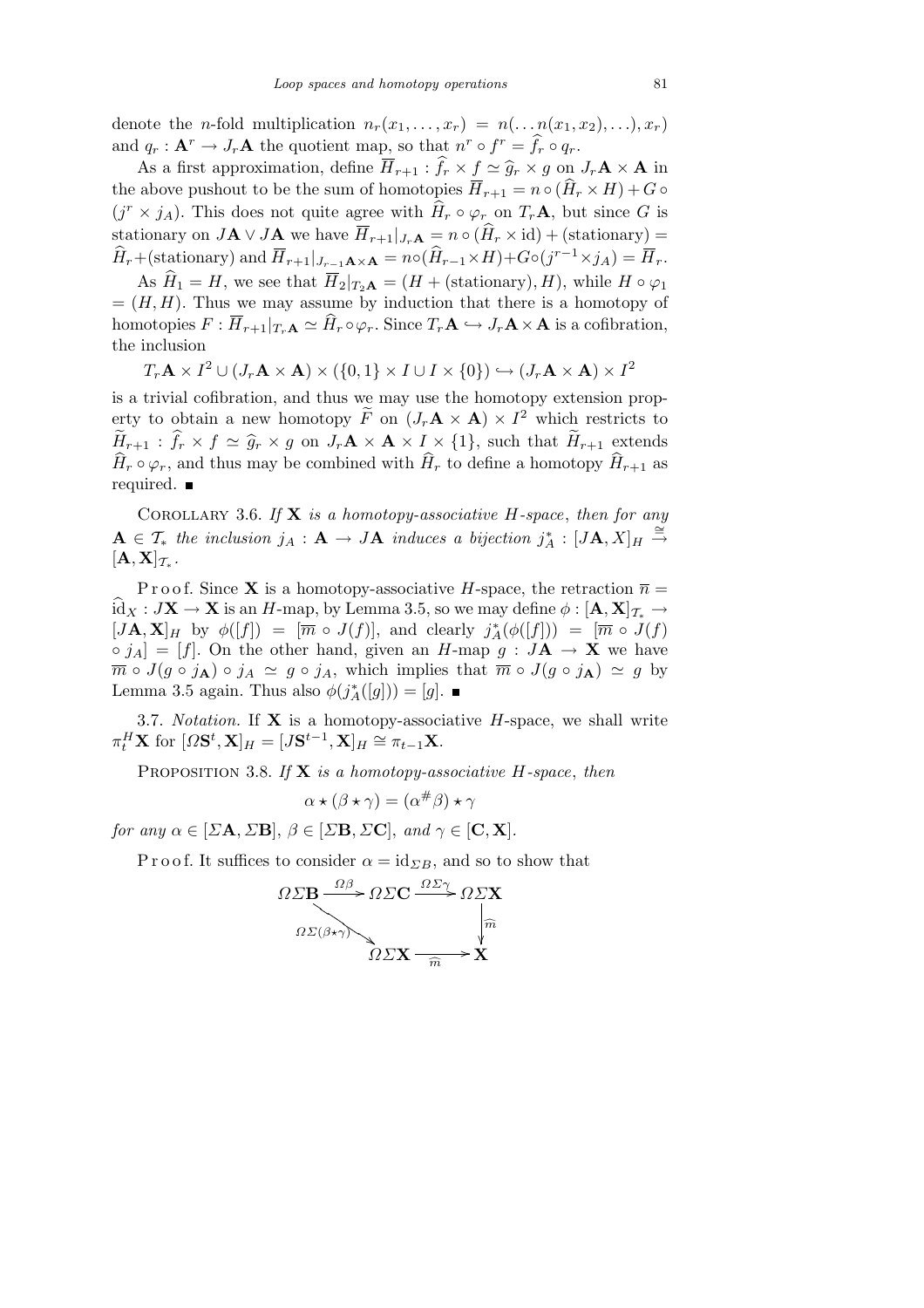82 D. Blanc

commutes up to homotopy (where  $\hat{m}$  is the composite  $\Omega \Sigma \mathbf{X} \stackrel{\lambda^{-1}}{\longrightarrow} J\mathbf{X}$  $\overline{m}$  **X**)—or, since  $\beta \star \gamma$  is defined to be the composite  $\hat{m} \circ \Omega \Sigma \gamma \circ \Omega \beta \circ i_B$ , that the two composites  $\phi = \hat{m} \circ \Omega \Sigma \gamma \circ \Omega \beta$  and  $\psi = \hat{m} \circ \Omega \Sigma \hat{m} \circ (\Omega \Sigma)^2 \gamma \circ \Omega \beta$  $ΩΣΩβ ∘ ΩΣ*i*<sub>B</sub>$  are homotopic.

Now if **X** is a homotopy-associative *H*-space, then  $\hat{m}$  is an *H*-map by Lemma 3.5, so  $\phi, \psi : \Omega \Sigma \mathbf{B} \to \mathbf{X}$  are *H*-maps. By Corollary 3.6 it suffices to check that  $\phi \circ i_B \sim \psi \circ i_B$ —i.e., that  $\hat{m} \circ \Omega \Sigma \gamma \circ \Omega \beta \circ i_B$  is homotopic to the composition of

**B** 
$$
\stackrel{i}{\longrightarrow} \Omega \Sigma \mathbf{B} \stackrel{\Omega \Sigma i_B}{\longrightarrow} (\Omega \Sigma)^2 \mathbf{B} \stackrel{\Omega \Sigma \Omega \beta}{\longrightarrow} (\Omega \Sigma)^2 \mathbf{C}
$$
  
 $\stackrel{(\Omega \Sigma)^2 \gamma}{\longrightarrow} (\Omega \Sigma)^2 \mathbf{X} \stackrel{\Omega \Sigma \widehat{m}}{\longrightarrow} \Omega \Sigma \mathbf{X} \stackrel{\widehat{m}}{\longrightarrow} \mathbf{X}.$ 

But  $\Omega\Sigma\gamma \circ \Omega\beta \circ i_B$  is adjoint to  $(\Sigma\gamma) \circ \beta$ , while the composition of  $\mathbf{B} \xrightarrow{i_{B}} \varOmega \varSigma \mathbf{B} \xrightarrow{\varOmega \varSigma i_{B}} (\varOmega \varSigma)^2 \mathbf{B} \xrightarrow{\varOmega \varSigma \varOmega \beta} (\varOmega \varSigma)^2 \mathbf{C} \xrightarrow{(\varOmega \varSigma)^2 \gamma} (\varOmega \varSigma)^2 \mathbf{X} \xrightarrow{\varOmega \varSigma \widehat{m}} \varOmega \varSigma \mathbf{X}$ 

is adjoint to  $\mathcal{L}(\hat{m} \circ \Omega \Sigma \gamma \circ \Omega \beta \circ i_B)$  which is equal to  $\mathcal{L}(\hat{m} \circ (\Sigma \gamma) \circ \beta)$  (where  $\widetilde{f}$  denotes the adjoint of *f*). Since for any  $f : \mathbf{Y} \to \mathbf{Z}$  the adjoint of  $\Sigma f$  is *ΩΣf*  $\circ i_Y$ , we see  $\hat{m} \circ \widetilde{zf} \sim f$ , which completes the proof. ■

It is readily verified that when  $X \simeq \Omega Y$ , the secondary composition is the adjoint of the usual composition in  $\pi_* Y$ ; thus we have:

COROLLARY 3.9. If **X** is an *H*-group, then the graded abelian group  $G_*$ defined by  $G_k := \pi_k^H \mathbf{X} \cong \pi_{k-1} \mathbf{X}$  (with  $\overline{\gamma} \in G_k$  corresponding to  $\gamma \in \pi_{k-1} \mathbf{X}$ ) *has a Π-algebra structure defined by the derived compositions*; *that is*, *if*  $\psi \in \pi_k(\mathbf{S}^{t_1} \vee \ldots \vee \mathbf{S}^{t_n})$  and  $\overline{\gamma}_j \in G_{t_j}$  for  $1 \leq j \leq n$ , then

$$
\psi^{\#}(\overline{\gamma}_1,\ldots,\overline{\gamma}_n):=\overline{\psi\star(\gamma_1,\ldots,\gamma_n)}\in G_k.
$$

 $If \mathbf{X} \simeq \Omega \mathbf{Y}, then G_*$  *is isomorphic to*  $\pi_* \mathbf{Y}$  *as a Π*-algebra.

DEFINITION 3.10. For any *H*-group  $\langle \mathbf{X}, m \rangle$ , the *Π*-algebra structure on the graded abelian group *G<sup>∗</sup>* of Corollary 3.9 will be called the *delooping* of  $\pi_*$ **X**, and denoted by  $\Omega^{-1}\pi_*$ **X** (so in particular  $\Omega^{-1}\pi_*\Omega$ **Y**  $\cong \pi_*$ **Y**).

Remark 3.11. Note that Corollary 3.9 provides us with an algebraic obstruction to delooping a space **X**: if there is no way of putting a *Π*-algebra structure on the graded abelian group  $G_* = \pi_{*-1} \mathbf{X}$  which is consistent with Fact 3.4, then **X** is not a loop space, or even a homotopy-associative *H*-space. (This is of course assuming that the *Π*-algebra  $\pi_*\mathbf{X}$  is abelian—otherwise **X** cannot even be an *H*-space.)

EXAMPLE 3.12. Consider the *Π*-algebra  $G_*$  defined by  $G_2 = \mathbb{Z}\langle x \rangle$  (i.e., *x* generates the cyclic group  $G_2$ ,  $G_3 = \mathbb{Z}/2\langle \eta_2^{\#} \rangle$  $\binom{\#}{2}$ *x*<sup>}</sup>,  $G_4 = \mathbb{Z}/2 \langle \eta_3^{\#}$ 3 *η* #  $x_2^{\#}x\rangle$ , and  $G_5 \; = \; \mathbb{Z}/2\langle \eta_4^\#$ 4 *η* # 3 *η* #  $\frac{\pi}{2}x$ , with  $G_t = 0$  for  $t \neq 2, 3, 4, 5$  and all Whitehead products zero.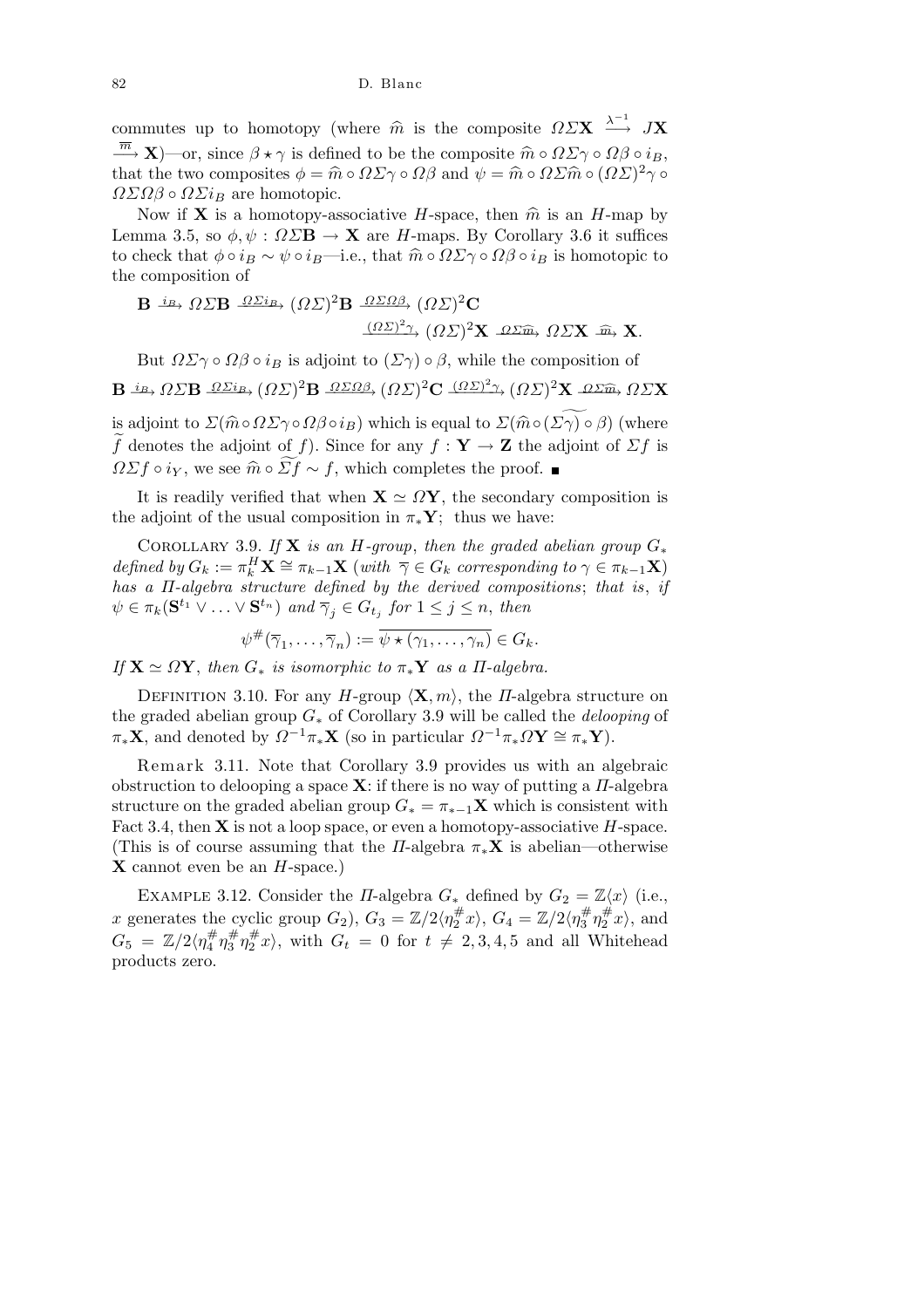There can be no homotopy-associative *H*-space **X** with  $\pi_*\mathbf{X} \cong G_*$ , since the *Π*-algebra  $G'_{*} = \Omega^{-1}G_{*}$  cannot be defined consistently: we would have  $G_3' = \mathbb{Z}\langle\overline{x}\rangle, G_4' = \mathbb{Z}/2\langle\eta_3^\#$  $\langle \frac{\#}{3}\overline{x}\rangle$ ,  $G'_{5}=\mathbb{Z}/2\langle \eta_{4}^{\#}$ 4 *η* #  $\frac{\#}{3}\overline{x}$ , and  $G_6' = \mathbb{Z}/2\langle \eta_5^{\#}$ 5 *η* # 4 *η* #  $\langle \frac{\#}{3}\overline{x}\rangle$ by Fact 3.4; but  $\pi_6 S^3 = \mathbb{Z}/12 \langle \alpha \rangle$  with  $6\alpha = \eta_5^{\#}$ 5 *η* #  $\frac{\#}{4}\eta_3$ , and thus  $\alpha^{\#}\overline{x} \in G_6'$ cannot be defined consistently with the fact that  $(6\alpha)^\# \overline{x} \neq 0$ .

(We do not claim that *G<sup>∗</sup>* is realizable; but the obstructions to realizing  $G_*$  by a space  $X \in \mathcal{T}_*$  require secondary (or higher order) information, while the obstructions to its realization by an *H*-group are primary.)

**4. Simplicial spaces and** *Π***-algebras.** We next recall some background on (*∆*-)simplicial spaces and *Π*-algebras, and bisimplicial groups:

DEFINITION 4.1. Recall that a *simplicial object* over a category  $C$  is a functor  $X : \Delta^{\text{op}} \to \mathcal{C}$  (§1.2); an *augmented simplicial object*  $X_{\bullet} \to A$  over  $\mathcal{C}$ is a simplicial object  $X_{\bullet} \in s\mathcal{C}$ , together with an augmentation  $\varepsilon : X_0 \to A$ in  $\mathcal C$  such that

$$
(4.2.) \t\t\t\t\varepsilon \circ d_1 = \varepsilon \circ d_0.
$$

Similarly for an *augmented ∆*-*simplicial object*.

DEFINITION 4.3. A simplicial *Π*-algebra  $A_{* \bullet}$  is called *free* if for each  $n \geq 0$  there is a graded set  $T^n \subseteq (A_*)_n$  such that  $(A_*)_n$  is the free *II*-algebra generated by  $T^n$ , and each degeneracy map  $s_j : (A_*)_n \to (A_*)_{n+1}$  takes  $T^n$ to  $T^{n+1}$ .

A *free simplicial resolution* of a *Π*-algebra *G<sup>∗</sup>* is defined to be an augmented simplicial *Π*-algebra  $A_{* \bullet} \to G_{*}$  such that  $A_{* \bullet}$  is a free simplicial *Π*-algebra, the homotopy groups of the simplicial group *Ak•* vanish in dimensions  $n \geq 1$ , and the augmentation induces an isomorphism  $\pi_0 A_{k\bullet} \cong G_k$ .

Such resolutions always exist, for any *Π*-algebra *G∗*—see [Q1, II, *§*4], or the explicit construction in [Bl1, *§*4.3].

4.4. *Realization.* Let  $\mathbf{W}_{\bullet} \in s\mathcal{T}_{*}$  be a simplicial space; its *realization* (or homotopy colimit) is a space  $|\mathbf{W}_{\bullet}| \in \mathcal{T}_{*}$  constructed by making identificanomotopy commulations in  $\prod_{n=0}^{\infty} \mathbf{W}_n \times \Delta[n]$  according to the face and degeneracy maps of **W**• (cf. [S1, §1]). There is also a *modified realization*  $\|\mathbf{W}_\bullet\| \in \mathcal{T}_*$ , defined similarly, but without making the identifications along the degeneracies; for "good" simplicial spaces (which include all those we shall consider here) one has  $\|\mathbf{W}_\bullet\| \stackrel{\simeq}{\to} |\mathbf{W}_\bullet|$  (cf. [S2, App. A]). Of course,  $\|\mathbf{W}_\bullet^{\Delta}\|$  is also defined for  $\Delta$ -simplicial spaces  $\mathbf{W}_{\bullet}^{\Delta} \in \Delta T_*$ .

For any reasonable simplicial space **W***•*, there is a first quadrant spectral sequence with

(4.5) 
$$
E_{s,t}^2 = \pi_s(\pi_t \mathbf{W}_\bullet) \Rightarrow \pi_{s+t}|\mathbf{W}_\bullet|
$$

(see [BF, Thm. B.5] and  $[BL, App.])$ .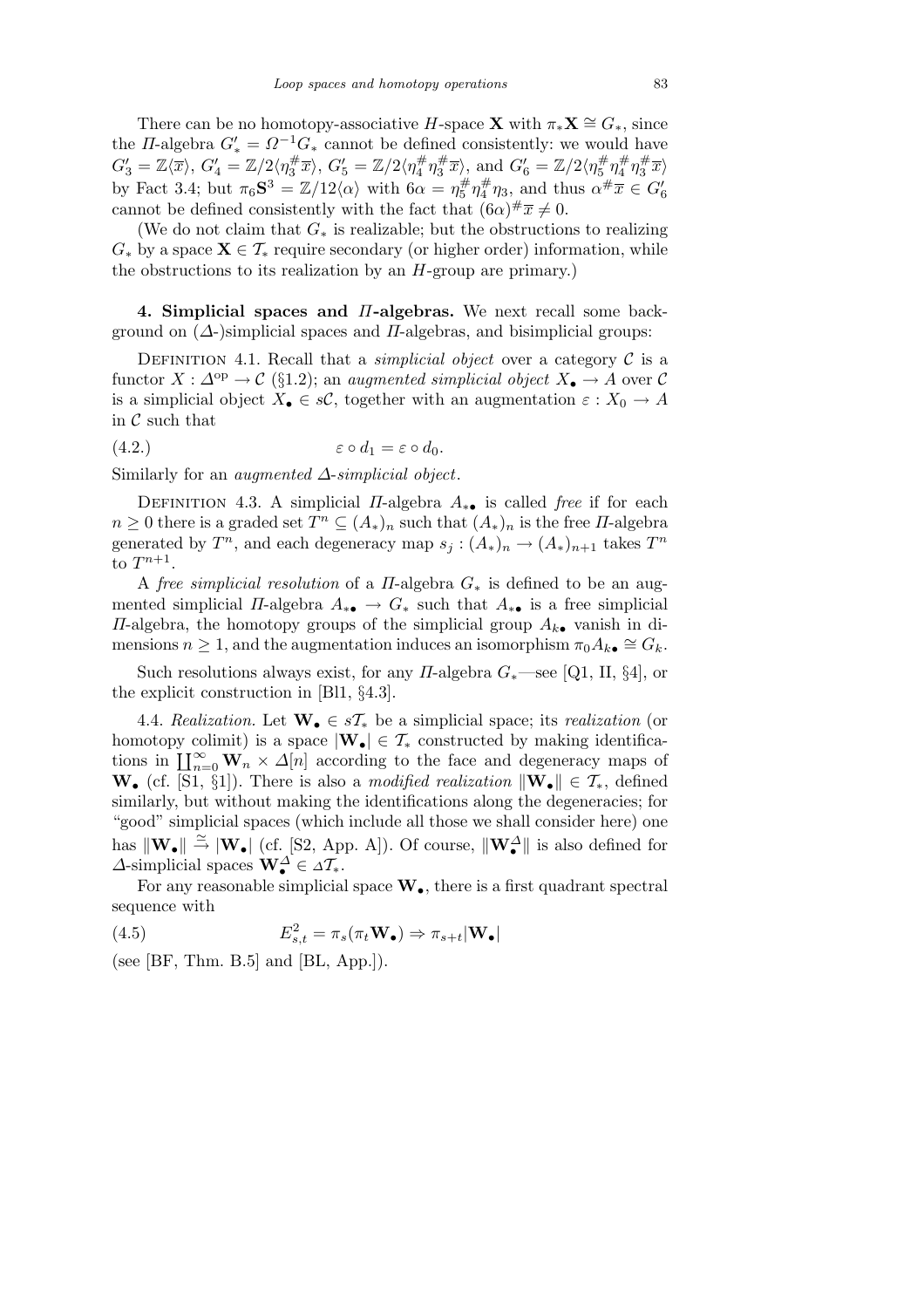DEFINITION 4.6. For any connected  $\mathbf{X} \in \mathcal{T}_{*}$ , an augmented simplicial space  $\mathbf{W}_{\bullet} \to \mathbf{X}$  is called a *resolution of*  $\mathbf{X}$  *by spheres* if each  $\mathbf{W}_n$  is homotopy equivalent to a wedge of spheres, and  $\pi_* \mathbf{W}_\bullet \to \pi_* \mathbf{X}$  is a free simplicial resolution of *Π*-algebras (Def. 4.3).

Using the above spectral sequence, we see that the natural map  $\mathbf{W}_0 \rightarrow$ *|***W**• $\mathbf{W}$ *• then induces an isomorphism*  $\pi_*\mathbf{X} \cong \pi_*|\mathbf{W}$ *•<i>|*, so  $|\mathbf{W}_\bullet| \simeq \mathbf{X}$ .

**5. A simplicial group version.** For our purposes it will be convenient to work at times in the category  $G$  of simplicial groups. First, we recall some basic definitions and facts:

5.1. *Simplicial groups.* Let  $F : \mathcal{S}_* \to \mathcal{G}$  denote the free group functor of [Mi2, *§*2]; this is the simplicial version of the James construction, and in particular  $|F\mathbf{K}| \simeq J|\mathbf{K}|$ .

Let  $G : \mathcal{S}_* \to \mathcal{G}$  be Kan's simplicial loop functor (cf. [Ma1, Def. 26.3]), with  $\overline{W}$  :  $\mathcal{G} \to \mathcal{S}_0^{\text{Kan}}$  its adjoint, the Eilenberg–Mac Lane classifying space functor (cf. [Ma1, *§*21]).

Then  $|G\mathbf{K}| \simeq \Omega |\mathbf{K}|$  and  $|\mathbf{K}| \simeq |\overline{W}G\mathbf{K}|$ . Moreover, unlike  $\mathcal{T}_{*}$ , where we have only a (weak) homotopy equivalence, in *G* there is a canonical isomorphism  $\phi$ : *F***K**  $\cong G\Sigma$ **K** (cf. [C, Prop. 4.15]), and there are natural bijections

 $(\textbf{5.2})$  Hom<sub>*S*<sup>\*</sup></sub> ( $\Sigma$ **L**,  $\overline{W}$ *F***<b>K**)  $\cong$  Hom<sub>*G*</sub> ( $G\Sigma$ **L**,  $F$ **K**)

 $\stackrel{\phi^*}{\longrightarrow}$  Hom<sub>*G*</sub>(*F***L***, F***K**)  $\cong$  Hom<sub>*S*<sup>\*</sup></sub>(**L***, F***K**)

for any  $L \in S$ <sup>\*</sup> (induced by the adjunctions), and similarly for homotopy classes of maps.

Thus, we may think of  $FS<sup>n</sup>$  as the simplicial group analogue of the *n*-sphere; in particular, if **K** is in  $\mathcal{G}$ , or even if **K** is just an associative *H*simplicial set which is a Kan complex, we shall write  $\pi_t^H \mathbf{K}$  for  $[F\mathbf{S}^{t-1}, \mathbf{K}]_H$ (compare §3.7). Similarly,  $Fe<sup>n</sup>$  is the  $G$  analogue of the *n*-disc in the sense that any nullhomotopic map  $f: F\mathbf{S}^{n-1} \to \mathbf{K}$  extends to  $F\mathbf{e}^n$ .

R e m a r k 5.3. The same facts as in *§*4.4 hold also if we consider bisimplicial groups (which we shall think of as simplicial objects  $\mathbf{G}_\bullet \in \mathcal{SG}$ ) instead of simplicial spaces. In this case the realization *|***W***•|* should be replaced by the diagonal diag( $G$ <sup>*•*</sup>), and the spectral sequence corresponding to (4.5), with

(5.4) 
$$
E_{s,t}^2 = \pi_s(\pi_t \mathbf{G}_\bullet) \Rightarrow \pi_{s+t} \operatorname{diag} \mathbf{G}_\bullet,
$$

is due to Quillen (cf. [Q2]).

The above definitions provide us with a functorial simplicial version of the derived composition of *§*3.3: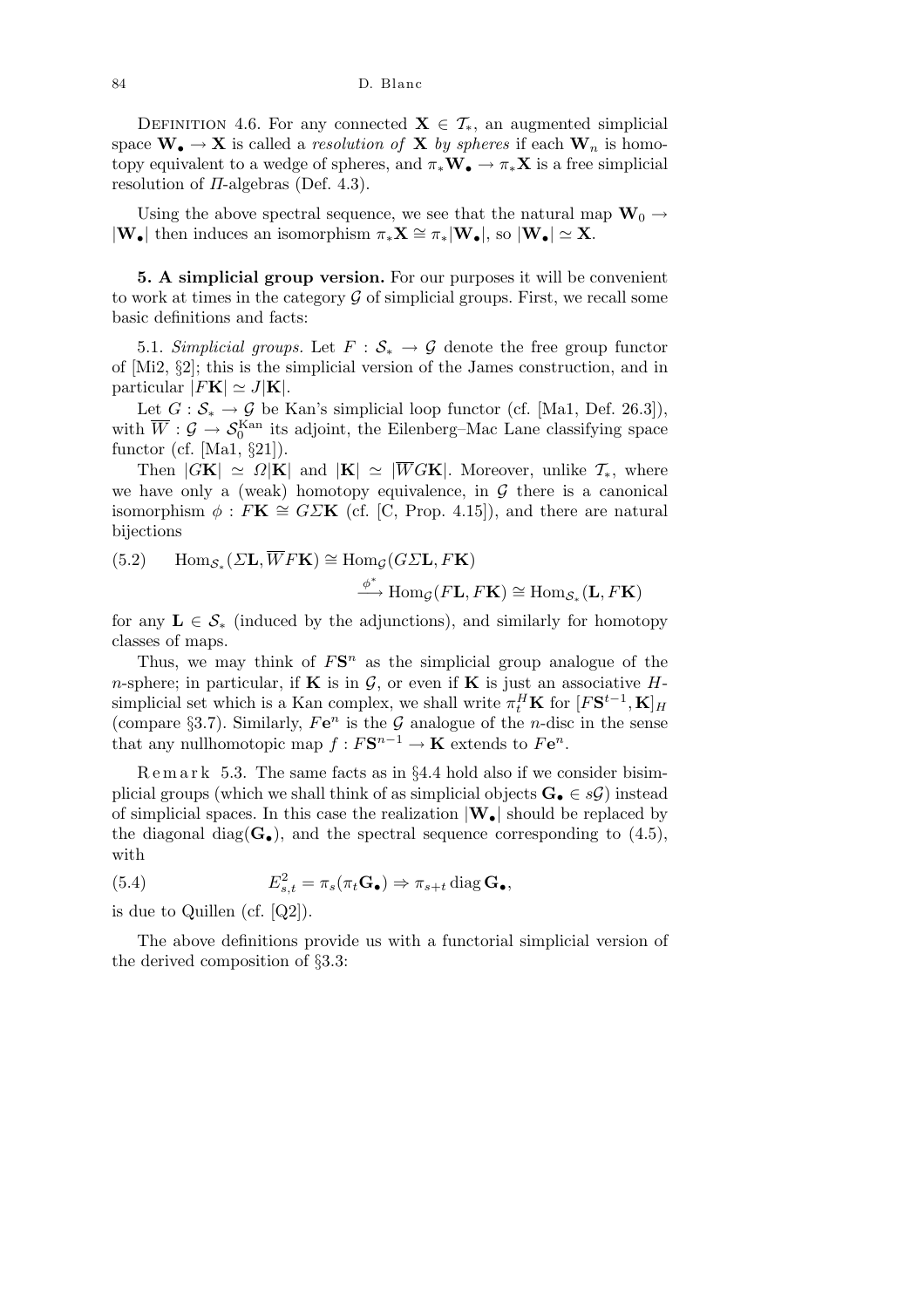DEFINITION 5.5. If  $\mathbf{K} \in \mathcal{S}_{*}^{\text{Kan}}$  is an *H*-simplicial set which is a Kan complex, one again has a retraction of simplicial sets  $\overline{m}: F\mathbf{K} \to \mathbf{K}$ , defined as in (3.2). Given a homomorphism of simplicial groups  $f : F\mathbf{A} \to F\mathbf{B}$  and a map of simplicial sets  $g : \mathbf{B} \to \mathbf{K}$ , the composite  $\overline{m} \circ Fg \circ f : F\mathbf{A} \to \mathbf{K}$ will be denoted by  $f \star g$ .

Note that if  $\tilde{f}$  :  $\Sigma \mathbf{A} \to \overline{W} F \mathbf{B}$  and  $\overline{f}$  :  $\mathbf{A} \to F \mathbf{B}$  correspond to f under (5.2), the composite  $\overline{m} \circ Fg \circ \overline{f}$  corresponds to  $f \star g$ , and represents the derived composition  $[\bar{f}] \star [g]$  in  $[\mathbf{A}, \mathbf{K}]_{\mathcal{S}_*} \cong [|\mathbf{A}|, |\mathbf{K}|]_{\mathcal{T}_*}$ .

Remark 5.6. The simplicial version of the  $\star$  operation defined here is obviously functorial in the sense that  $(e^*f) \star g = e^*(f \star g)$  for  $e : F\mathbf{C} \to F\mathbf{A}$ in *G*, and  $f \star (g^*h) = (f \star g)^*h$  for any *H*-map  $h : \langle \mathbf{K}, m \rangle \to \langle \mathbf{L}, n \rangle$  between fibrant *H*-simplicial sets which is strictly multiplicative (i.e.,  $n \circ (h \times h) =$  $h \circ m : \mathbf{K} \times \mathbf{K} \to \mathbf{L}$ .

However, Proposition 3.8 is still valid only in the homotopy category, and this is in fact the obstruction to  $\bf{K}$  being equivalent to a loop space:

THEOREM 5.7. If **K** is an *H*-group in  $S_*^{\text{Kan}}$  such that

(\*) 
$$
f \star (g \star h) = (f^{\#}g) \star h
$$
 for all  $f : F\mathbf{A} \to F\mathbf{B}$  and  $g : F\mathbf{B} \to F\mathbf{C}$  in  $\mathcal{G}$   
and  $h : \mathbf{C} \to \mathbf{K}$ ,

*then* **K** *is H-homotopy equivalent to a simplicial group* (*and thus to a loop space*); *conversely*, *if*  $\mathbf{K} \in \mathcal{G}$  (*in particular*, *if*  $\mathbf{K} = G\mathbf{L}$  *for some*  $\mathbf{L} \in \mathcal{S}_0$ ), *then* (*∗*) *holds.*

Proof. Assume that **K** is an *H*-group in  $S_*^{\text{Kan}}$  satisfying (\*). We shall need a simplicial variant of Stover's construction of resolutions by spheres (Def. 4.6), so as in [Stv, §2], define a comonad  $L: \mathcal{G} \to \mathcal{G}$  by

(5.8) 
$$
L\mathbf{G} = \prod_{k=0}^{\infty} \prod_{\phi \in \text{Hom}_{\mathcal{G}}(FS^k, G)} FS_{\phi}^k \cup \prod_{k=0}^{\infty} \prod_{\Phi \in \text{Hom}_{\mathcal{G}}(F\mathbf{e}^{k+1}, G)} Fe_{\Phi}^{k+1},
$$

where  $F\mathbf{e}_{\Phi}^{k+1}$ , the *G*-disc indexed by  $\Phi: F\mathbf{e}^{k+1} \to \mathbf{G}$ , is attached to  $F\mathbf{S}_{\phi}^{k}$ , the *G*-sphere indexed by  $\phi = \Phi|_{F\partial e^{k+1}}$ , by identifying  $F\partial e^{k+1}$  with  $F\mathbf{S}^k$ (see *§*5.1 above). The coproduct here is just the (dimensionwise) free product of groups; the counit  $\varepsilon$  :  $L\mathbf{G} \to \mathbf{G}$  is "evaluation of indices", and the comultiplication  $\vartheta : L\mathbf{G} \hookrightarrow L^2\mathbf{G}$  is as in §2.6.

Now let

$$
\mathbf{W} = \bigvee_{k=1}^{\infty} \bigvee_{f \in \operatorname{Hom}_\mathcal{G}(S^k, K)} \mathbf{S}^k_f \cup \bigvee_{k=1}^{\infty} \bigvee_{F \in \operatorname{Hom}_{\mathcal{S}_*}(e^{k+1}, K)} \mathbf{e}_F^{k+1}
$$

(the analogue for  $S_*$  of  $LG$ , with the corresponding identifications), and let  $z : W \to K$  be the counit map. Then *z* induces an epimorphism  $z_* : \pi_* W \to$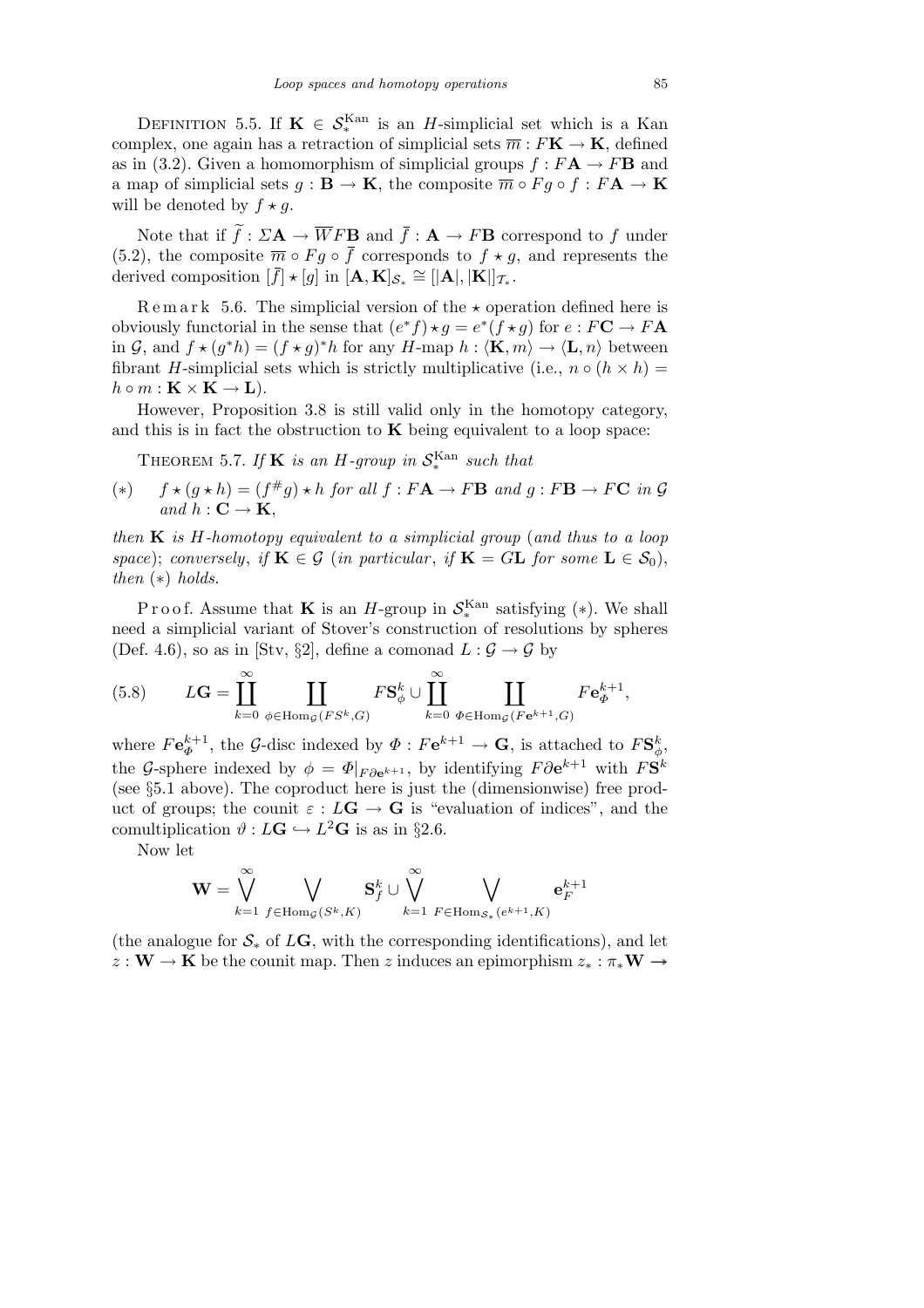$\pi_*\mathbf{K}$  of *Π*-algebras. (**K** is a Kan complex, but **W** is not, so we understand  $\pi_* \mathbf{W}$  to be the corresponding free *Π*-algebra  $\cong \pi_* |\mathbf{W}|$ —cf. *§*2.3).

Likewise, we have an epimorphism of *Π*-algebras  $\widetilde{\zeta}: \pi_* \Sigma \mathbf{W} \to G_*,$  where  $G_* = \Omega^{-1}\pi_*\mathbf{K}$  is the delooping of  $\pi_*\mathbf{K}$ —or equivalently,  $\widetilde{z}_* : \pi_*^H F \mathbf{W} \to$  $\pi_*^H$ **K**, induced by  $\widetilde{z} = \overline{m} \circ Fz : F$ **W**  $\to$  **K** (cf. §5.5).

Let  $\mathbf{M}_n = L^n F \mathbf{W}$  for  $n = 0, 1, \ldots$ , with face and degeneracy maps determined by the comonad structure maps  $\varepsilon$ ,  $\vartheta$ —except for  $d_n : \mathbf{M}_n \to$  $\mathbf{M}_{n-1}$ , defined by  $d_n = L^{n-1}\overline{d}$ , where  $\overline{d}$  :  $LF\mathbf{W} \rightarrow F\mathbf{W}$ , restricted to a summand  $FA_\alpha$  in  $LFW$  ( $A = S^k, e^{k+1}$ ), is an isomorphism onto  $FA_\beta \hookrightarrow$ *F***W**, where  $\beta$  **: A**  $\rightarrow$  **K** is the composite  $(\alpha * z) \circ j_A$ .

Because (\*) holds exactly, we may verify that  $\overline{d} \circ T \overline{d} = \overline{d} \circ T \varepsilon : \mathbf{M}_2 \to \mathbf{M}_0$ , so that  $M_{\bullet}$  is a simplicial object over  $\mathcal{G}$ . Moreover, the augmented simplicial *II*-algebra  $\pi_* \mathbf{M}_\bullet \xrightarrow{\tilde{\zeta}} G_*$  is acyclic, by a variant of [Stv, Prop. 2.6]. Thus the Quillen spectral sequence for  $\mathbf{M}_{\bullet}$  (see (5.4)) has  $E_{s,t}^2 = 0$  for  $s > 0$ , and  $E_{0,*}^2 \cong G_*,$  so it collapses, and  $\pi_*^H$  diag  $\mathbf{M}_\bullet \cong G_* = \pi_*^H \mathbf{K}$ . Therefore, if we set  $\mathbf{L} = \text{diag } \overline{W} \mathbf{M}_{\bullet}$  (which is isomorphic to  $\overline{W}$  diag  $\mathbf{L}_{\bullet}$ ) we obtain a Kan complex **L** such that  $\mathbf{K} \simeq G\mathbf{L}$ —so  $|\mathbf{K}| \simeq \Omega |\mathbf{L}|$ .

The converse is clear, since if  $\mathbf{K} \in \mathcal{G}$  then  $j_A : \mathbf{A} \to F\mathbf{A}$  induces a oneto-one correspondence between maps  $f : A \to K$  in  $S_*$  and homomorphisms  $\varphi$ :  $F$ **A**  $\rightarrow$  **K** in *G*, by the universal property of *F*.

**6. Rectifying simplicial spaces.** Theorem 5.7 suggests a way to determine whether an *H*-group **X** is equivalent to a loop space. Note that in fact we need only verify that 5.7( $*$ ) holds for **A**, **B**, and **C** in  $S_*$  which are homotopy equivalent to wedges of spheres. We now suggest a universal collection of examples which may be used for this purpose, organized into one (very large!) simplicial diagram. First, some definitions:

DEFINITION 6.1. A *simplicial space up-to-homotopy* is a diagram  $^h\mathbf{W}_\bullet$ over  $\mathcal{T}_{*}$  consisting of a sequence of spaces  $\mathbf{W}_{0}, \mathbf{W}_{1}, \ldots$ , together with face and degeneracy maps  $d_i: \mathbf{W}_n \to \mathbf{W}_{n-1}$  and  $s_j: \mathbf{W}_n \to \mathbf{W}_{n+1}$  ( $0 \le i, j$ ) *≤ n*), satisfying the simplicial identities only *up to homotopy*.

Note that such a diagram constitutes an ordinary simplicial object over *hoT***<sub>***\****</sub>**, so we can apply the functor  $\pi_*$  :  $\mathcal{T}_*$   $\to$  *Π*-*Alg* to *h***W**• to obtain an (honest) simplicial *Π*-algebra  $\pi_*(^h\mathbf{W}_\bullet) \in sH$ -Alg. Similarly for a  $\Delta$ simplicial space up-to-homotopy  ${}^h\mathbf{W}^{\Delta}_{\bullet}$ .

Remark 6.2. Note that diagrams denoted by  $W_{\bullet}$ ,  $^hW_{\bullet}$ ,  $W_{\bullet}^{\Delta}$ , and *h***W**<sup>∆</sup> each consist of a sequence of spaces **W**<sub>0</sub>, **W**<sub>1</sub>,...; they differ in the maps with which they are equipped, and whether the identities which these maps are required to satisfy must hold in  $\mathcal{T}_{*}$  or only in  $ho\mathcal{T}_{*}$ .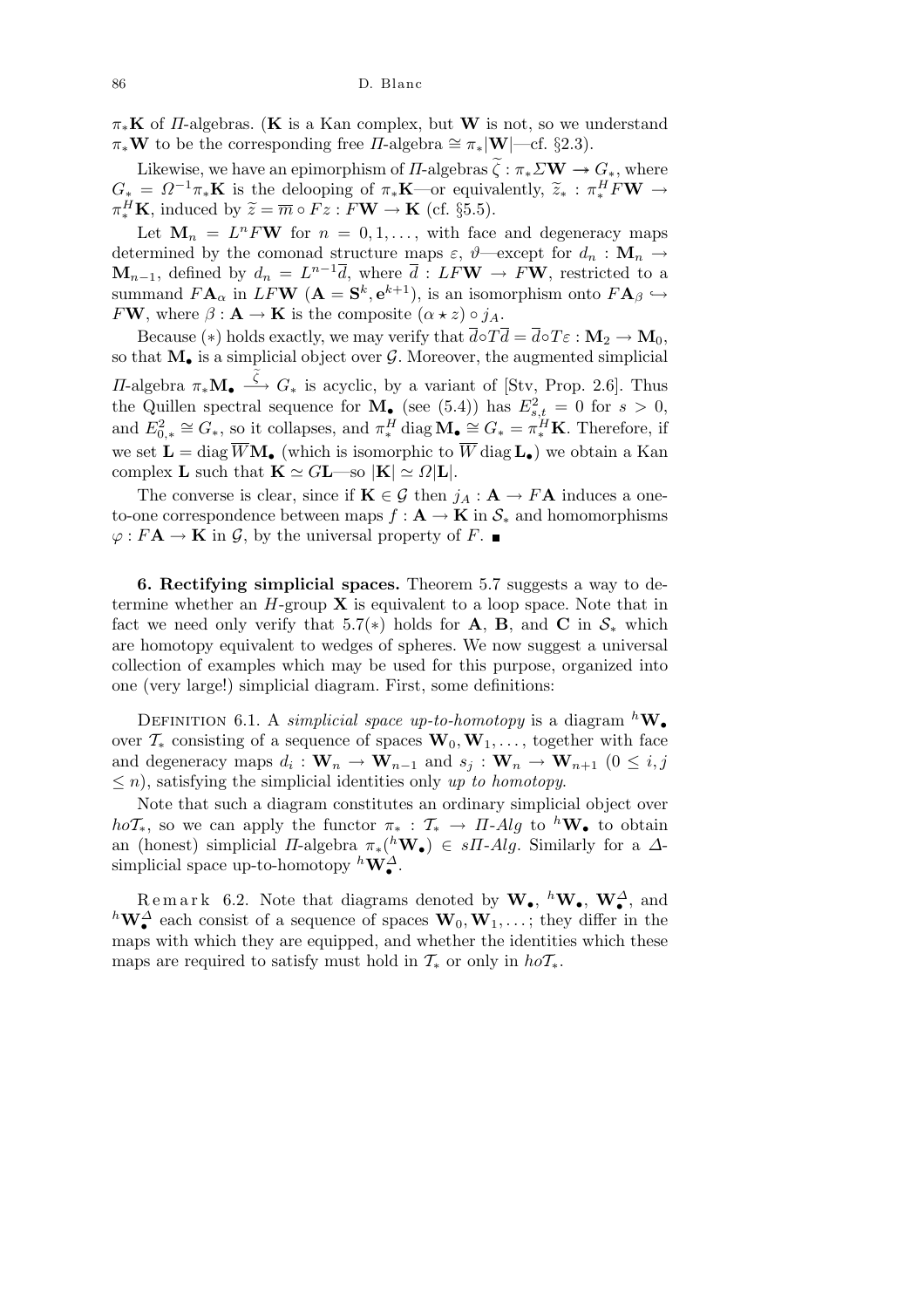DEFINITION 6.3. An (ordinary) simplicial space  $V_0 \in sT_*$  is called a *rectification* of a simplicial space up-to-homotopy <sup>h</sup>**W**• if  $V_n \simeq W_n$  for each  $n \geq 0$ , and the face and degeneracy maps of  $V_{\bullet}$  are homotopic to the corresponding maps of  $^h$ **W**<sub>•</sub> (see [DKS, §2.2], e.g., for a more precise definition). For our purposes all we require is that *π∗***V***•* be isomorphic (as a simplicial *Π*-algebra) to  $\pi_*(h\mathbf{W}_\bullet)$ . Similarly for rectification of  $\Delta$ -simplicial spaces, and  $(\Delta)$ -simplicial objects in  $ho\mathcal{S}_{*}^{\text{Kan}}$  or  $ho\mathcal{G}$ .

6.4. *A ∆-simplicial space up-to-homotopy.* Given an *H*-group **X**, we wish to determine whether it is a loop space, up to homotopy. We start by choosing some free simplicial *Π*-algebra  $A_{*}$  resolving  $G_* = \Omega^{-1} \pi_* \mathbf{X}$ . By Remark 2.4, the free simplicial *Π*-algebra *A∗•* corresponds to a simplicial object over the homotopy category, unique up to isomorphism (in  $h\circ T_*$ ), with each space homotopy equivalent to a wedge of spheres. Therefore, it may be represented by a simplicial space up-to-homotopy  ${}^h\mathbf{W}_\bullet$ , with  $\pi_*(h\tilde{\mathbf{W}}_{\bullet}) \cong A_{* \bullet}$  (§6.1). We denote its underlying  $\Delta$ -simplicial space up-to-homotopy by  ${}^h \mathbf{W}^{\Delta}_\bullet$ .

In light of Theorem 5.7 it would perhaps be more natural to consider the corresponding simplicial object up-to-homotopy over  $\mathcal{G}$ , or  $\mathcal{S}_*$ , but given the equivalence of homotopy categories  $hoT_* \cong \tilde{hoG} \cong \tilde{hoS_*}$ , we prefer to work in the more familiar topological category.

Now  ${}^h\mathbf{W}_\bullet$  may be rectified if and only if it can be made  $\infty$ -*homotopy commutative*—that is, if and only if one can find a sequence of homotopies for the simplicial identities among the face and degeneracy maps, and then homotopies between these, and so on (cf. [BV, Corollary 4.21 & Theorem 4.49]). An obstruction theory for this was described in [Bl3], and we briefly recall the main ideas here, mainly because we wish to present a technical simplification which eliminates the need for [Bl3, *§*6]: as we shall see below, it suffices to rectify  ${}^h\mathbf{W}^{\Delta}_{\bullet}$ ; so we describe an obstruction theory for the rectification of *∆*-simplicial spaces up-to-homotopy. For this, we need some definitions from [Bl3, *§*5]:

DEFINITION 6.5. The *k*-dimensional *permutohedron*  $P_k$  is defined to be the convex hull in  $\mathbb{R}^{k+1}$  of the  $(k+1)!$  points  $(\sigma(1), \sigma(2), \ldots, \sigma(k+1)) \in$  $\mathbb{R}^{k+1}$ , indexed by permutations  $\sigma \in \Sigma_{k+1}$  (cf. [Zi, 0.10]). Its boundary is denoted by *∂Pk*.

For  $n \geq 0$  and any morphism  $\delta : \mathbf{n+1} \to \mathbf{n-k}$  in  $\Delta^{\mathrm{op}}_{\delta}$ *∂* (see *§*1.2 above), we may label the vertices of  $P_k$  by all possible ways of writing  $\delta$  as a composite of face maps (cf. [Bl3, Lemma 4.7]), and one can similarly interpret the faces of  $P_k$ . We shall write  $P_k(\delta)$  for  $P_k$  so labelled (thought of as an abstract combinatorial polyhedron).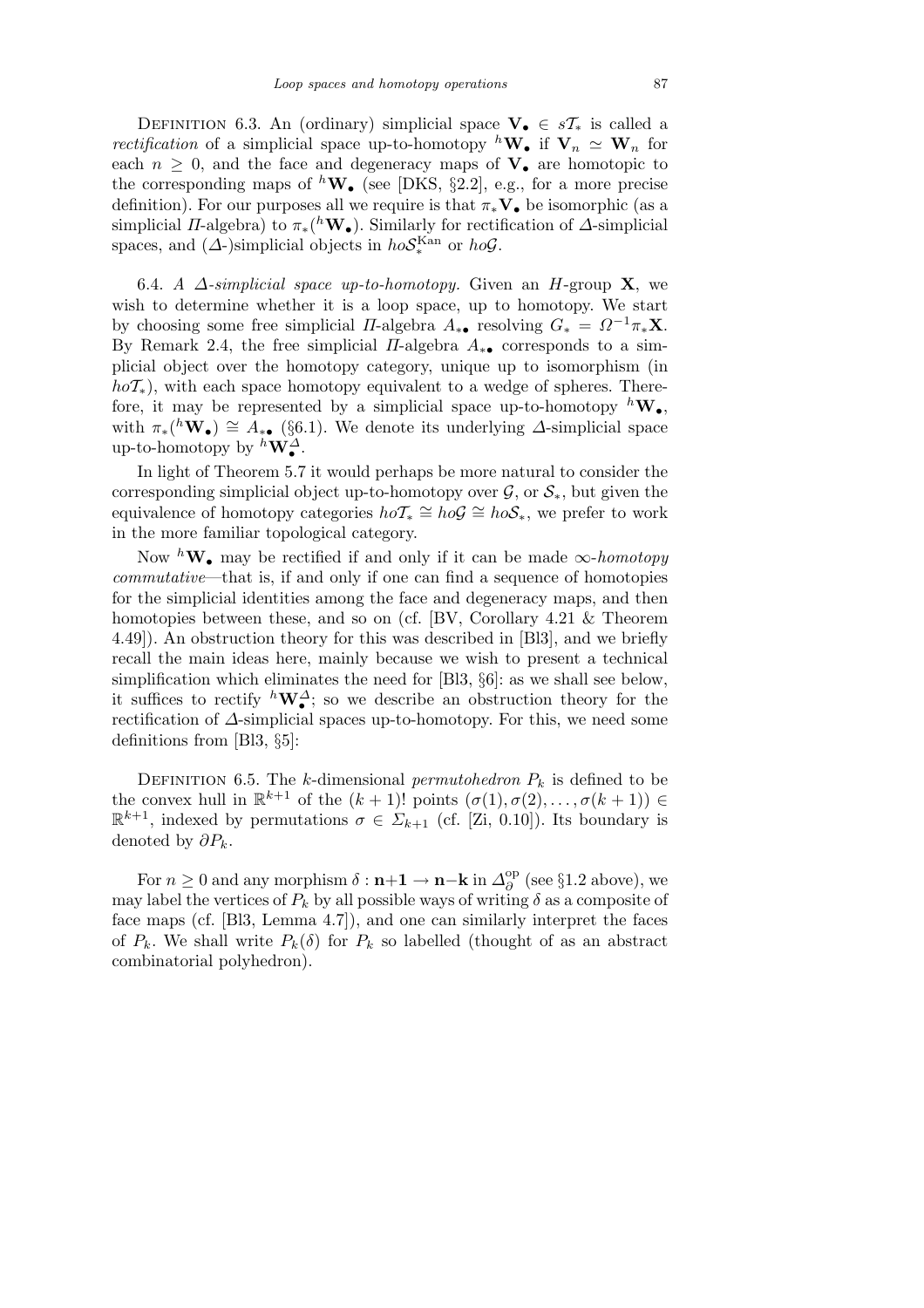DEFINITION 6.6. Let  ${}^h\mathbf{W}^{\Delta}$  be a  $\Delta$ -simplicial space up-to-homotopy, and  $\delta$  : **n** + **1** → **n** − **k** some morphism in  $\Delta_{\beta}^{\text{op}}$ *∂* . We denote by *C*(*δ*) the collection of all proper factors of  $\delta$ —that is,  $\gamma \in \tilde{C}(\delta) \Leftrightarrow \gamma' \circ \gamma \circ \gamma'' = \delta$  and  $\gamma', \gamma''$  are not both *id*.

A *compatible collection for*  $C(\delta)$  *and*  ${}^h \mathbf{W}^{\Delta}$  is a set  $\{g^{\gamma}\}_{\gamma \in C(\delta)}$  of maps  $g^{\gamma}: P_{n-k} \times \mathbf{W}_n \to \mathbf{W}_{k-1}$ , one for each  $\gamma = [(i_k, \ldots, i_n)] \in C(\delta)$ , such that for any partition  $\langle i_k,\ldots,i_{\ell_1} \mid i_{\ell_1+1},\ldots,i_{\ell_2} \mid \ldots \mid i_{\ell_{r-1}+1},\ldots,i_n \rangle$  of  $i_k, \ldots, i_n$  into *r* blocks (where  $\gamma = d_{i_n} \circ \ldots \circ d_{i_k}$  in  $\Delta_{\partial}^{\text{op}}$  $\phi$ <sup>2</sup>), with  $\gamma_1 = d_{i_{\ell_1}} \circ$ ...  $\circ d_{i_k}, \ldots, \gamma_r = d_{i_n} \circ \ldots \circ d_{i_{\ell_{r-1}+1}},$  and we set  $P := P_{\ell_1-k-1}(\gamma_1) \times$  $P_{\ell_2-\ell_1}(\gamma_2)\ldots P_{n-\ell_{r-1}}(\gamma_r)$ , then we require that  $g^{\gamma}|_{P\ltimes Y_n}$  be the composite of the corresponding maps  $g^{\gamma_i}$ , in the obvious sense. We further require that if  $\gamma = [i_j]$ , then  $g^{\gamma}$  must be in the prescribed homotopy class of  $[d_{i_j}] \in$  $[W_{i+1}, W_i].$ 

We shall be interested in such compatible collections only up to the obvious homotopy relation. Note that for any  $\delta : \mathbf{n} + \mathbf{1} \to \mathbf{n} - \mathbf{k}$  in  $\Delta_{\beta}^{\text{op}}$ *∂* , any compatible collection  ${g^{\gamma}}_{\gamma \in C(\delta)}$  induces a map  $f = f^{\delta} : \partial P_k \times \mathbf{W}_{n+1} \to$  $W_{n-k}$ , and compatibly homotopic collections induce homotopic maps.

DEFINITION 6.7. Given  ${}^h\mathbf{W}^{\Delta}$  as in §6.4, for each  $k \geq 2$  and  $\delta : \mathbf{n+1} \to$ **n** − **k**  $\in$   $\Delta_{\theta}^{\text{op}}$ *<sup>∂</sup>*<sup>*p*</sup>, the *k*th *order homotopy operation* (associated with <sup>*h*</sup>**W**<sup>∆</sup><sup>*a*</sup> and *δ*) is a subset  $\langle\langle\delta\rangle\rangle$  of the track group  $[\Sigma^{k-1}\mathbf{W}_{n+1}, \mathbf{W}_{n-k}]$ , defined as follows: Let  $S \subseteq [\partial P_k \times \mathbf{W}_{n+1}, \mathbf{W}_{n-k}]$  be the set of homotopy classes of maps  $f = f^{\delta}$ :  $\partial P_k(\delta) \times \mathbf{W}_{n+1} \rightarrow \mathbf{W}_{n-k}$  which are induced as above by some compatible collection  ${g^{\gamma}}_{\gamma \in C(\delta)}$ . Choose a splitting

 $\partial P_k(\delta) \ltimes \mathbf{W}_{n+1} \cong \mathbf{S}^{k-1} \ltimes \mathbf{W}_{n+1} \simeq \mathbf{S}^{k-1} \wedge \mathbf{W}_{n+1} \vee \mathbf{W}_{n+1},$ 

and let  $\langle \delta \rangle \rangle \subseteq [\Sigma^{k-1} \mathbf{W}_{n+1}, \mathbf{W}_{n-k}]$  be the image under the resulting projection of the subset  $S \subseteq [\partial P_k \times \mathbf{W}_{n+1}, \mathbf{W}_{n-k}].$ 

6.8. *Coherent vanishing .* It is clearly a necessary condition in order for the subset  $\langle \delta \rangle$  to be non-empty that all the lower order operations (for  $\gamma \in$  $C(\delta)$ ) vanish—i.e., contain the null class; a sufficient condition is that they do so *coherently*, in the sense of [Bl3, *§*5.7]. Again one may define a collection of higher homotopy operations in various track groups  $[\Sigma \mathbf{W}_m, \mathbf{W}_{m-\ell}]$ , whose vanishing guarantees the coherence of a given collection of maps (see [Bl3, *§*5.9]). One then has

Proposition 6.9 (see Theorem 6.12 of [Bl3]). *Given a ∆-simplicial space up-to-homotopy*  ${}^h \mathbf{W}^{\Delta}$ , *it may be rectified to a strict*  $\Delta$ -*simplicial space*  $\mathbf{V}^{\Delta}$ *if and only if all the sequence of higher homotopy operations defined above vanish coherently.*

6.10. *Adding degeneracies*. Now assume given a  $\varDelta$ -simplicial space  $\mathbf{W}_{\bullet}^{\varDelta} \in$ *<sup>∆</sup>T∗*, to which we wish to add degeneracies, in order to obtain a full sim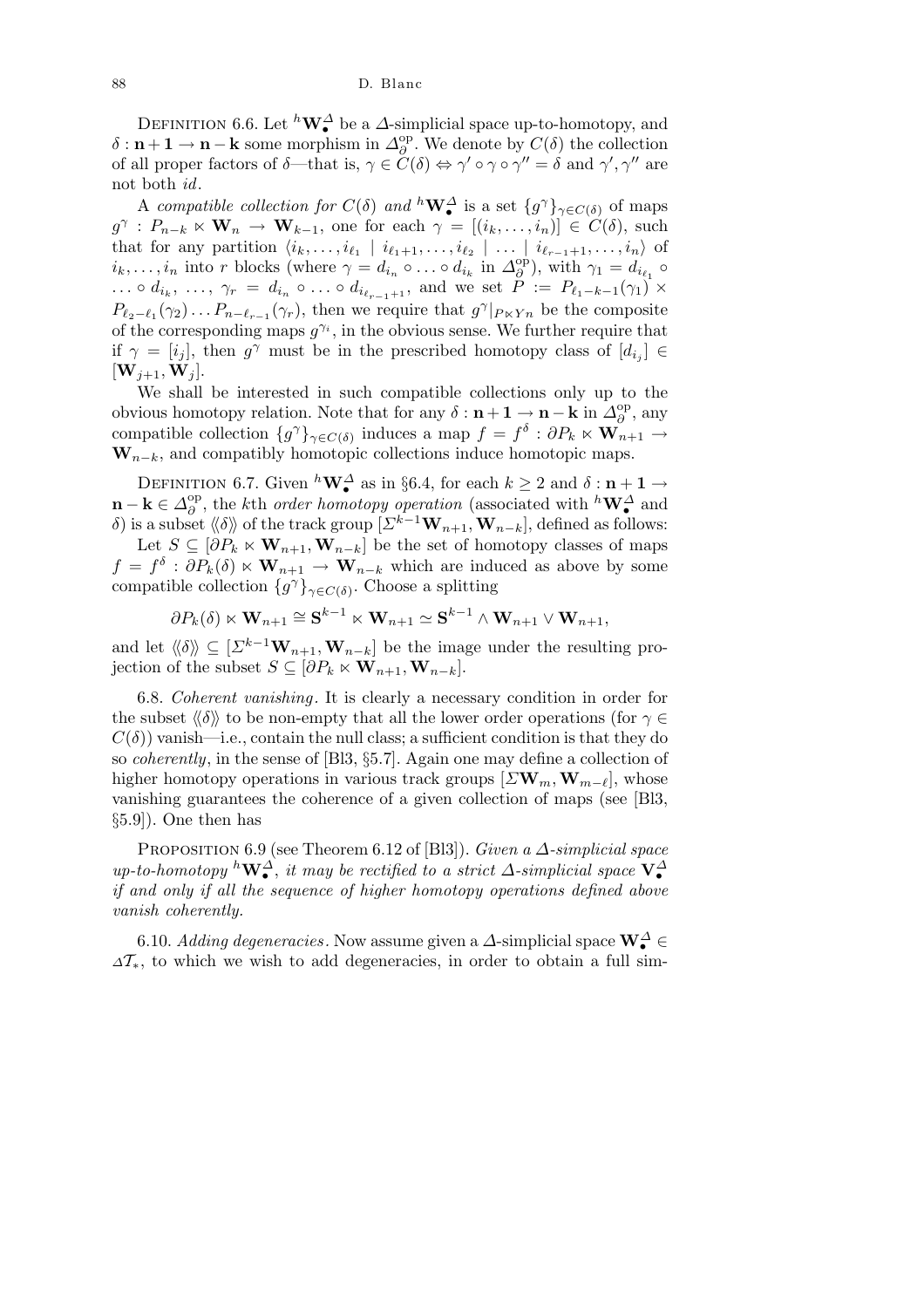plicial space **W***•*. Note that because the original *∆*-simplicial space up-tohomotopy  ${}^h\mathbf{W}^{\Delta}$  of §6.4 above was obtained from the simplicial *Π*-algebra  $A_{*•}$ , in the case of interest to us  $\mathbf{W}_{\bullet}^{\Delta}$  is already equipped with degeneracy maps—but these satisfy the simplicial identities only up to homotopy!

In this situation, a similar obstruction theory was defined in [Bl3, *§*6] for rectifying the degeneracies; but it was conjectured there that this theory is actually unnecessary ([Bl3, Conj. 6.9]). We now show this is in fact correct.

Definition 6.11. Given a *∆*-simplicial space **V***<sup>∆</sup> •* , its *n*th *matching space*  $M_n \mathbf{V}^{\Delta}$  is defined to be the limit

$$
M_n \mathbf{V}_{\bullet}^{\Delta} := \{ (x_0, \dots, x_n) \in (\mathbf{V}_{n-1})^{n+1} \mid d_i x_j = d_{j-1} x_i
$$
  
for all  $0 \le i < j \le n \}.$ 

The map  $\delta_n: \mathbf{V}_n \to M_n \mathbf{V}_\bullet^{\Delta}$  is defined by  $\delta_n(x) = (d_0 x, \dots, d_n x)$ . (See [Hi, XVII, 87.17], and compare [BK, X, *§*4.5].)

DEFINITION 6.12. A *∆*-simplicial space  $V^{\Delta}$  is called *Kan* if for each  $n \geq 1$  the map  $\delta_n : \mathbf{V}_n \to M_n \mathbf{V}^{\Delta}_{\bullet}$  is a fibration. (See [Hi, XVII, 88.2] or [DHK, XII, *§*54], where this is called a Reedy fibrant object.)

Lemma 6.13. *For any ∆-simplicial space* **X***<sup>∆</sup> •* , *there is a Kan ∆-simplicial space*  $V^{\Delta}$  *and a map of*  $\Delta$ *-simplicial spaces*  $f_{\bullet} : X^{\Delta}$   $\rightarrow V^{\Delta}$  *such that each f<sup>n</sup> is a homotopy equivalence.*

P r o o f. This follows from the existence of the so-called Reedy model category structure on *<sup>∆</sup>T<sup>∗</sup>* (see [Hi, XVII, Thm. 88.3]); **V***<sup>∆</sup> •* may be constructed directly from  $\mathbf{X}^{\Delta}$  by successively changing the maps  $\delta_n$  into fibrations as in [W, I, (7.30)].

Thus the proof of [Bl3, Conj. 6.9] follows from:

PROPOSITION 6.14 (compare Theorem 5.7 of [RS]). *If*  $V^{\Delta}$  *is a Kan*  $\Delta$ simplicial space which rectifies the  $\Delta$ -simplicial space up-to-homotopy  ${}^h\mathbf{W}_\bullet^{\Delta}$ <br>of §6.4, then one can define degeneracy maps on  $\mathbf{V}_\bullet^{\Delta}$  making it into a full *simplicial space.*

P r o o f. Using the singular functor  $S: \mathcal{T}_{*} \to \mathcal{S}_{*}^{\text{Kan}}$  we may work with simplicial sets, rather than topological spaces; the maps  $\delta_n : \mathbf{V}_n \to M_n \mathbf{V}^{\Delta}_{\bullet}$ are now assumed to be Kan fibrations in *S∗*.

By induction on  $n \geq 0$  we assume that degeneracy maps  $s_j : V_k \to V_{k+1}$ have been chosen for all  $0 \leq j \leq k < n$ , satisfying all relevant simplicial identities.

Let *Σ* denote the subcategory of  $\Delta^{\rm op}$  with the same objects as  $\Delta^{\rm op}$ , but only the degeneracies as morphisms. For each  $k \geq 0$ , let  $\sum / \mathbf{k}$  denote the "over category" of **k**. By assumption  $V^{\Delta}_{\bullet}$ , together with the existing degeneracies, defines a functor  $V : \Sigma/n-1 \to S_*$ . Denote its colimit by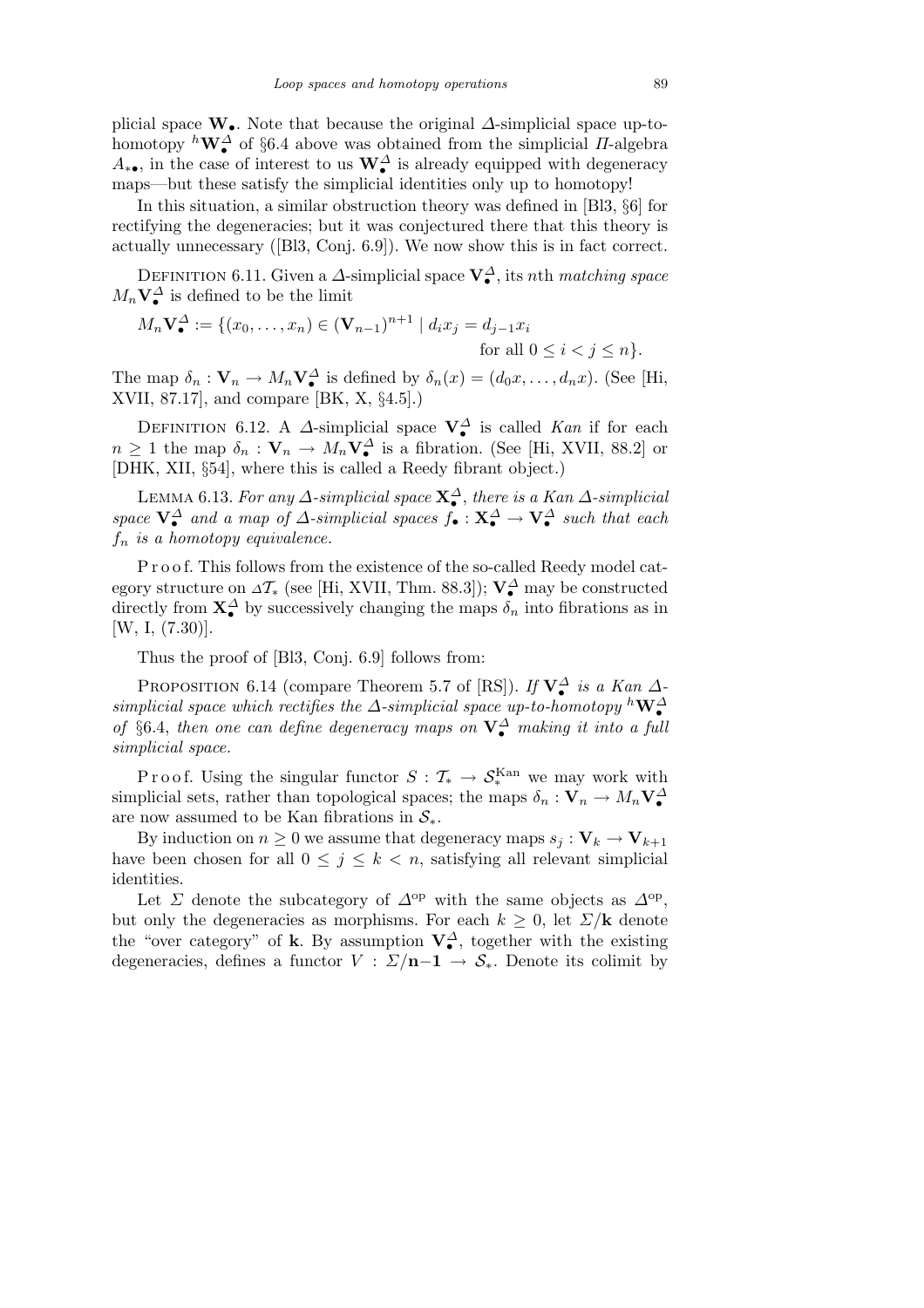90 D. Blanc

 $L_n$ ; this may be thought of as the sub-simplicial set of  $V_n$  consisting of the  $L_n$ ; this may be thought of as the sub-simplicial set of  $\mathbf{v}_n$  consisting of the degenerate simplices; i.e.,  $\bigcup_{j=0}^{n-1} \text{Im}(s_j)$ . We also have an associated "free" functor  $\sum/\mathbf{m} \to \mathcal{S}_*$  for each  $m \geq 0$  (with the same values on objects as *V*, but all morphisms trivial). Its colimit, denoted by  $D_m$ , is the coproduct (i.e., wedge) over  $Obj(\Sigma/m)$  of the spaces  $V_k$  ( $0 \leq k \leq m$ ), indexed by all possible iterated degeneracies  $s_{i_1} \circ \ldots \circ s_{i_{m-k}} : \mathbf{k} \to \mathbf{m}$ . This comes equipped with structure maps  $e_j^{m-1}$  :  $\mathbf{V}_{m-1} \to D_m$  (0  $\leq j \leq m$ ). See [Mal, p. 95] or [Bl1,  $\S 4.5.1$ ] for an explicit description. For example,  $L_0 =$  $D_0 = *, L_1 = D_1 \cong \mathbf{V}_0$ , but  $D_2 = (\mathbf{V}_1)_{s_0} \vee (\mathbf{V}_0)_{s_1 s_0} \vee (\mathbf{V}_1)_{s_1}$ , while  $L_2 = (\mathbf{V}_1)_{s_0} \amalg_{(\mathbf{V}_0)_{s_1s_0}} (\mathbf{V}_1)_{s_1}$  (the pushout).

In fact, if we define  $Y_{\bullet} \in sS_{\ast}$  by  $Y_n := V_n \vee D_n$ , with the obvious degeneracies (defined by the structure maps  $e_j^m$ ) and face maps (induced from those of  $V^{\Delta}$  via the simplicial identities), then  $F(V^{\Delta}) := Y$  defines a functor  $F : \Delta S^* \to sS^*$  which is left adjoint to the forgetful functor  $U : sS_* \to \Delta S_*,$  and there is a natural inclusion  $\iota : V^{\Delta}_\bullet \to UFV^{\Delta}_\bullet.$ 

Note that the degeneracies up-to-homotopy  $s'_{j}: \mathbf{V}_{n} \to \mathbf{V}_{n}$ , which exist because  $\mathbf{V}^{\Delta}_{\bullet}$  rectifies  $U({}^h\mathbf{W}_{\bullet})$  (where  $\pi_*({}^h\mathbf{W}_{\bullet}) \cong A_{* \bullet}$  as simplicial *Π*algebras), define a map  $\sigma'_{n+1} : D_{n+1} \to V_{n+1}.$ 

Our objective is to define inductively a retraction  $\sigma : UF\mathbf{V}_{\bullet}^{\Delta} \to \mathbf{V}_{\bullet}^{\Delta}$ in  $\Delta S_*$ , starting with  $\sigma_0 = id_{\mathbf{V}_0}$ , such that  $\sigma_n \sim \sigma'_n$  for all *n*. This map  $\sigma$ must commute with the degeneracies defined so far: that is, at the *n*th stage we must choose a map  $\sigma_{n+1}: D_{n+1} \to \mathbf{V}_{n+1}$  homotopic to  $\sigma'_{n+1}$ , and then define  $s_j^n : \mathbf{V}_n \to \mathbf{V}_{n+1}$  by

(6.15) 
$$
s_j^n := \sigma_{n+1} \circ e_j^n \circ \iota_n.
$$

Moreover, together with the face maps of  $V^{\Delta}_{\bullet}$ , the degeneracies chosen so far determine a map  $\varrho_n: D_{n+1} \mathbf{V}^{\Delta} \to M_{n+1} \mathbf{V}^{\Delta}$ , by the universal properties of the limit and colimit; the simplicial identities in *<sup>h</sup>***W***•* guarantee that  $\delta_{n+1} \circ \sigma'_{n+1} \sim \varrho_{n+1}$ . Note than in order for the simplicial identities  $d_i s_j =$  $s_{j-1}d_i$  (for  $i < j$ ),  $d_j s_j = d_{j+1} s_j = id$ , and  $d_i s_j = s_j d_{i-1}$  (for  $i > j+1$ ) to be satisfied, it suffices that

$$
(6.16) \qquad \delta_{n+1} \circ \sigma_{n+1} = \varrho_{n+1},
$$

that is,  $\sigma_{n+1}$  must be a lift for the given map  $\varrho_{n+1}$ . On the other hand, in order that  $s_j s_i = s_{i+1} s_j$  hold for all  $j \leq i$ , it suffices to have

(6.17) 
$$
\sigma_{n+1} \circ e_j^n = \sigma_{n+1} \circ e_j^n \circ \iota_n \circ \sigma_n \quad \text{ for all } 0 \le j \le n
$$

(where  $\iota_n : \mathbf{V}_n \hookrightarrow (UF\mathbf{V}^{\Delta}_{\bullet})_n$  is the inclusion).

Now  $D_{n+1}$  has a wedge summand  $\overline{D}_{n+1}$  such that  $D_{n+1} = \overline{D}_{n+1} \vee$  $\sqrt{n}$  $\sigma_{j=0}^n(\mathbf{V}_n)_{s_j}$ , and  $\sigma'_{n+1}$  :  $D_{n+1} \to \mathbf{V}_{n+1}$  thus defines a map  $\overline{\sigma}'_{n+1}$  =  $\sigma'_{n+1}|_{\overline{D}_{n+1}} : \overline{D}_{n+1} \to \mathbf{V}_{n+1}$ . Since  $\delta_{n+1}$  is a fibration, one may use the homo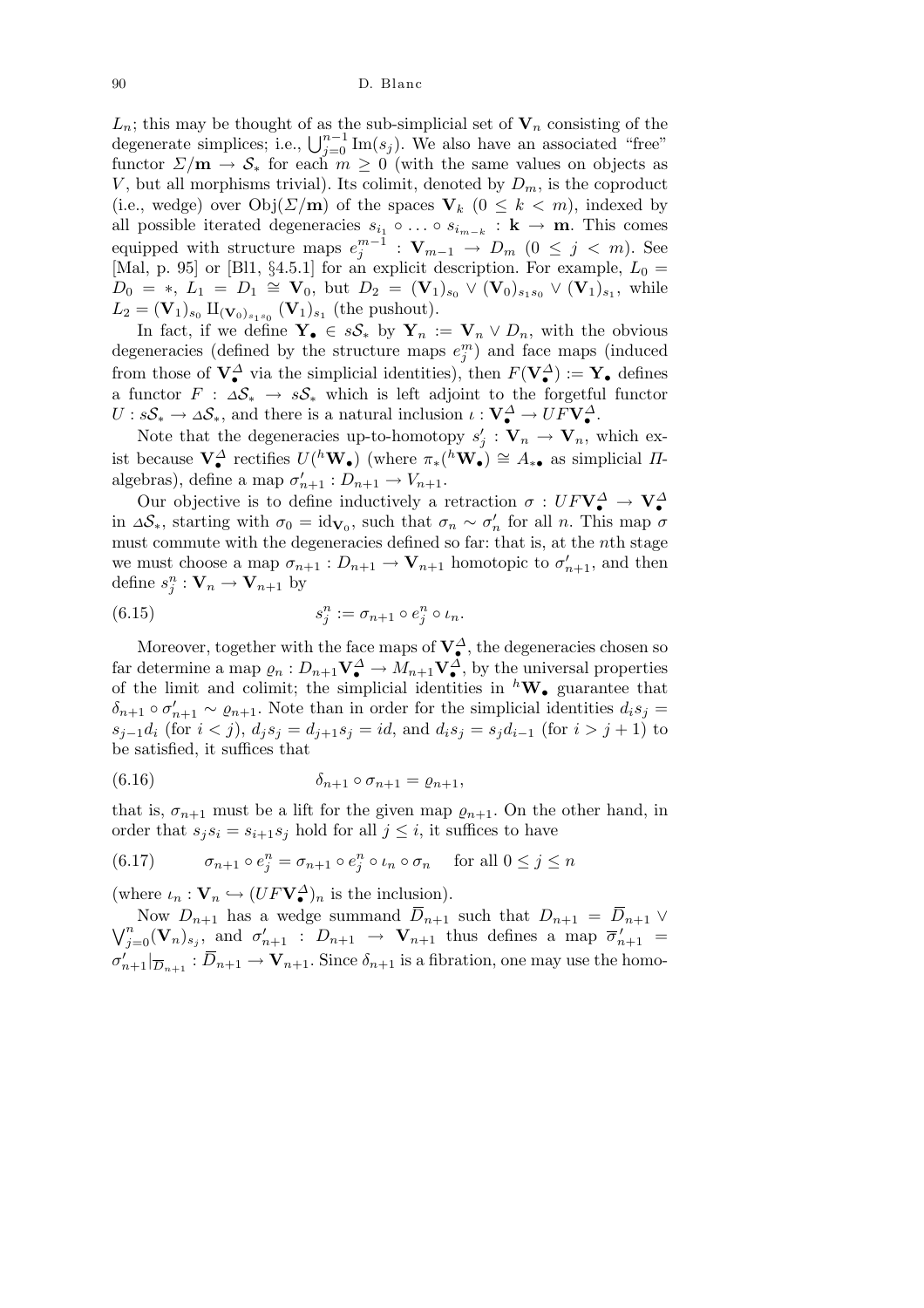topy lifting property to obtain a map  $\overline{\sigma}_{n+1} \sim \overline{\sigma}'_{n+1}$  such that  $\delta_{n+1} \circ \overline{\sigma}_{n+1} =$  $\varrho_{n+1}|_{\overline{D}_{n+1}}$ 

Note that  $L_n = \text{Im}(\sigma_n)$ , by induction, so (6.17) for  $n-1$  and (6.15) imply that, for each  $0 \leq j \leq n$ , the map  $\overline{\sigma}_{n+1} \circ e_j^n : D_n \to \mathbf{V}_{n+1}$  induces a map  $g_j: L_n \to \mathbf{V}_{n+1}$ .

Because  $A_{* \bullet}$  is a free simplicial *Π*-algebra (Def. 4.3) and  $\pi_*(h \mathbf{W}_{\bullet}) \cong A_{* \bullet}$ , Lemma 2.5 guarantees that there is a  $\mathbf{Z}_n \in \mathcal{S}_*$ , weakly equivalent to a wedge of spheres, and a map  $f_n$  :  $\mathbf{Z}_n \to \mathbf{V}_n$  which, together with the inclusion  $h_n$  :  $L_n \leftrightarrow \mathbf{V}_n$ , induces a weak equivalence of simplicial sets  $(h_n, f_n): L_n \vee \mathbb{Z}_n \stackrel{\simeq}{\to} \mathbf{V}_n$ . Since  $h_n$  is a cofibration, using a minimal complex for  $\mathbf{Z}_n$  (see [Ma1, §9]) we may assume that  $(h_n, f_n)$  is a trivial cofibration in  $S^*$  (cf. [Q1, II, 3.14]). Again the fact that  $\delta_{n+1}$  is a fibration implies that there exists a lifting  $\alpha_j : \mathbf{Z}_n \to \mathbf{V}_{n+1}$  for  $\varrho_{n+1}|_{(\mathbf{V}_n)_{s_j}} \circ f_n : \mathbf{Z}_n \to M_{n+1} \mathbf{V}_{\bullet}^{\Delta}$ . Thus the left lifting property (cf.  $[Q1, I, 5.1]$ ) for the solid commutative square

$$
L_n \vee \mathbf{Z}_n \xrightarrow{(g_j, \alpha_j)} \mathbf{V}_{n+1}
$$
  
triv. cof.  $(h_n, f_n)$ 
$$
\begin{array}{c}\n\downarrow \\
\downarrow \\
\downarrow \\
\mathbf{V}_n \rightarrow \mathbf{V}_n \\
\downarrow \\
\mathbf{V}_n \rightarrow \mathbf{V}_n \\
\downarrow \\
\mathbf{V}_n \rightarrow \mathbf{M}_{n+1} \mathbf{V}_\bullet^{\Delta}\n\end{array}
$$

guarantees the existence of a dashed lifting  $(\sigma_{n+1})_{s_j} : (\mathbf{V}_n)_{s_j} \to \mathbf{V}_{n+1}$ for  $\varrho_{n+1}|_{(\mathbf{V}_n)_{s_j}}$ , and these liftings, for various *j*, together with  $\overline{\sigma}_{n+1}$ , define  $\sigma_{n+1}: D_{n+1} \to \mathbf{V}_{n+1}$  satisfying (6.17) (and of course (6.16)), as required. (6.15) then defines  $s_j : \mathbf{V}_n \to \mathbf{V}_{n+1}$  for all  $0 \leq j \leq n$ , completing the induction.

COROLLARY 6.18. *If*  $V^{\Delta}$  *is a*  $\Delta$ -simplicial space such that  $\pi_* V^{\Delta}$  *is a free simplicial Π-algebra* (Def. 4.3), *then there is a spectral sequence with*  $E_{s,t}^2 = \pi_s(\pi_t \mathbf{V}^{\Delta}_{\bullet}) \Rightarrow \pi_{s+t} ||\mathbf{V}^{\Delta}_{\bullet}||.$ 

Proof. See §4.4 and 4.5, noting that the definition of the homotopy groups of a simplicial group is also valid for a  $\Delta$ -simplicial group (see [Mal, *§*17]), and that in the proof of Proposition 6.14 we did not use the fact that *A*<sup>∗•</sup> was a resolution of  $G$ <sup>\*</sup>

If the higher homotopy operations described in *§*6.7 vanish coherently, then the *∆*-simplicial space up-to-homotopy *<sup>h</sup>***W***<sup>∆</sup> •* of *§*6.4 may be rectified to a strict  $\Delta$ -simplicial space  $\mathbf{W}_{\bullet}^{\Delta}$ , which may in turn be replaced by a Kan  $\Delta$ -simplicial space  $\mathbf{V}_{\bullet}^{\Delta}$  using Lemma 6.13, with  $\pi_{*} \mathbf{V}_{\bullet}^{\Delta} \cong A_{* \bullet}$ . The spectral sequence of Corollary 6.18 then implies that  $\mathbf{Y} := \|\mathbf{V}^{\Delta}_{\bullet}\|$  satisfies  $\pi_* Y \cong G_* = \Omega^{-1} \pi_* X$ . We have thus realized the algebraic delooping of  $\pi_*\mathbf{X}$  by a space **Y**.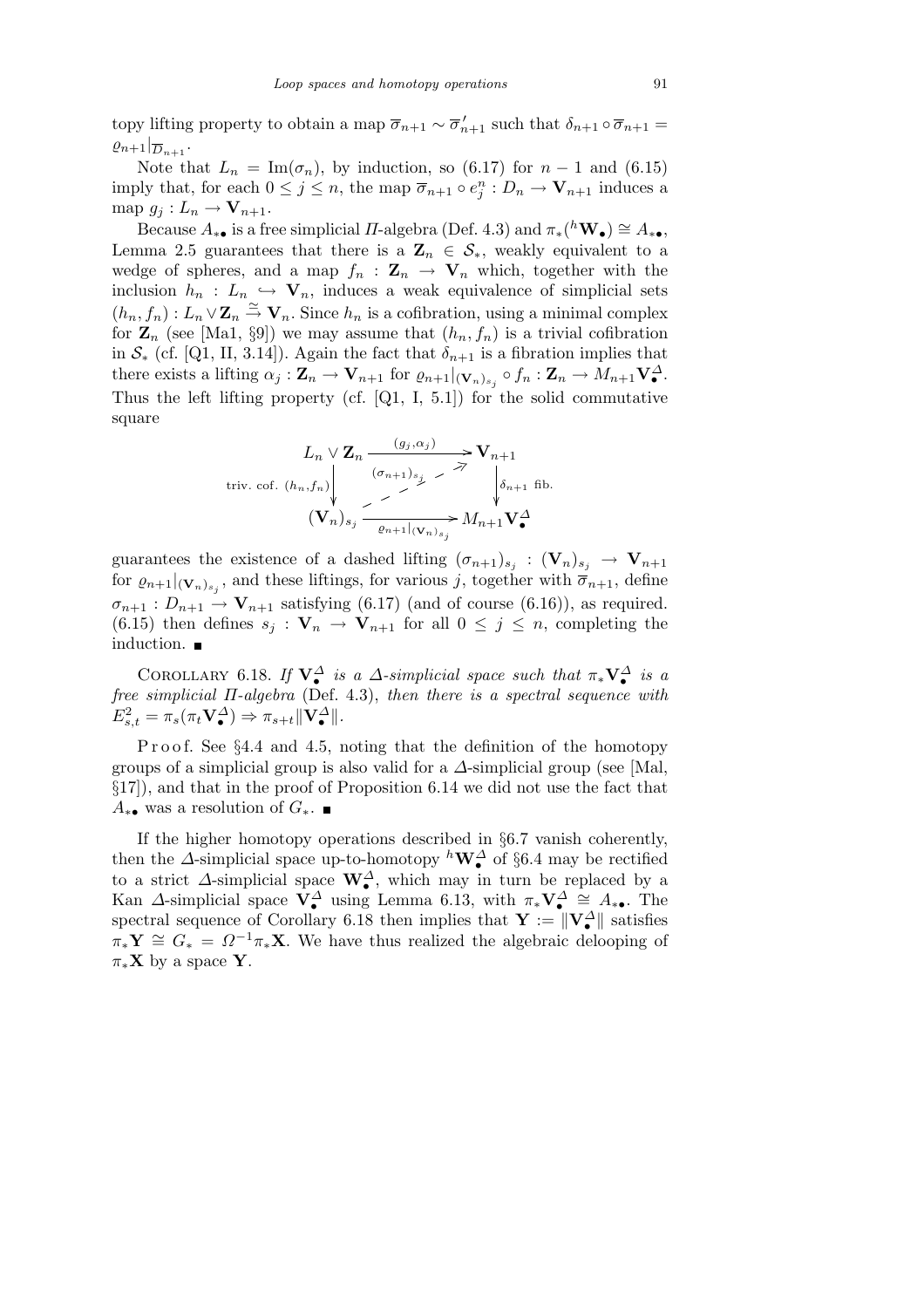$\text{Remar } k$  6.19. As in any obstruction theory, if one of the homotopy operations in question does not vanish (or if there is a non-vanishing obstruction to coherence, as in *§*6.8), one must backtrack, changing choices made at previous stages. On the face of it, if all such choices show that the *∆*-simplicial space up-to-homotopy *<sup>h</sup>***W***<sup>∆</sup> •* cannot be rectified, we must then try other choices for the resolution  $A_{* \bullet} \to G_*$ . However, we conjecture that in fact if *one* free simplicial *Π*-algebra resolution of  $G_* = \Omega^{-1} \pi_* \mathbf{X}$  is realizable, then *any* resolution is realizable (so that any obstruction to rectifying  ${}^h\mathbf{W}_\bullet$  shows that **X** is not a loop space).

6.20. *Realizing Π-algebra morphisms .* It remains to ascertain that the space **Y** which realizes  $G_*$  is in fact a delooping of **X**. In other words, we have an abstract *Π*-algebra isomorphism  $\phi : \pi_* \Omega Y \stackrel{\cong}{\to} \pi_* X$  (cf. Corollary 3.9), which we wish to realize by a map of spaces  $f : \Omega Y \to X$ . Now, there is an obstruction theory for the realization of *Π*-algebra morphisms, simpler than but similar in spirit to that described above, which we briefly recapitulate. For the details, see [Bl3, *§*7], as simplified in [Bl4, *§*4.9] (and see [Bl5, *§*4] for an algebraic version).

We start with some *∆*-simplicial resolution of *Ω***Y** by wedges of spheres i.e., an augmented  $\Delta$ -simplicial space  $V^{\Delta}_{\bullet} \stackrel{\varepsilon}{\to} \Omega Y$  such that  $\pi_* V^{\Delta}_{\bullet}$  is a  $\Delta$ simplicial *Π*-algebra resolution of  $\pi_* \Omega Y \cong \pi_* X$ , and each  $V_n$  is homotopy equivalent to a wedge of spheres (see [Stv, *§*1]). The spectral sequence of Corollary 6.18 then implies that  $|\mathbf{V}_{\bullet}^{\Delta}| \simeq \Omega \mathbf{Y}$ .

By Fact 2.4, we can realize  $\varepsilon : \pi_* \mathbf{V}_0 \to \pi_* \mathbf{X}$  by a map  $e_0 : \mathbf{V}_0 \to \mathbf{X}$ , and then define  $e_n: \mathbf{V}_n \to \mathbf{X}$  by  $e_n := e_{n-1} \circ d_n$  for  $n > 0$ . By the simplicial identities for  $\pi_* \mathbf{V}^{\Delta} \to \pi_* \Omega \mathbf{Y}$ , we know  $\pi_*(e_n) = \pi_*(e_{n-1}) \circ d_i$ , so that  $e_n \sim e_{n-1} \circ d_i$  for all  $0 \leq i \leq n$ . If we can make this hold on the nose, rather than just up to homotopy, then  $V^{\Delta} \stackrel{e_0}{\rightarrow} X$  is also a (strict) augmented *∆*-simplicial space, so the spectral sequence of Corollary 6.18 now implies that  $|\mathbf{V}^{\Delta}_{\bullet}| \simeq \mathbf{X}$ , and thus  $\Omega \mathbf{Y} \simeq \mathbf{X}$ . This is where the appropriate higher homotopy operations (defined as follows) come in:

DEFINITION 6.21. Let  $D[n]$  denote the standard simplicial *n*-simplex, together with an indexing of its non-degenerate *k*-dimensional faces  $D[k]^{(\gamma)}$ by the composite face maps  $\gamma = d_{i_{n-k}} \circ \ldots \circ d_{i_n} : \mathbf{n} \to \mathbf{k} - \mathbf{1}$  in  $\Delta^{\text{op}}$ . Its  $(n-1)$ -skeleton, which is a simplicial  $(n-1)$ -sphere, is denoted by  $\partial D[n]$ . We choose once and for all a fixed isomorphism  $\varphi^{(\gamma)} : D[k]^{(\gamma)} \to D[k]$  for each face  $D[k]^{(\gamma)}$  of  $D[n]$ .

DEFINITION 6.22. Given  $\mathbf{V}^{\Delta}$  as above, for each  $n \in \mathbb{N}$  we define a  $\partial D[n]$ *compatible sequence* to be a sequence of maps  $\{h_k: D[k] \times \mathbf{V}_k \to \mathbf{X}\}_{k=0}^{n-1}$ such that  $h_0 = e_0$ , and for any iterated face maps  $\delta = d_{i_{j+1}} \circ \dots \circ d_{i_n}$  and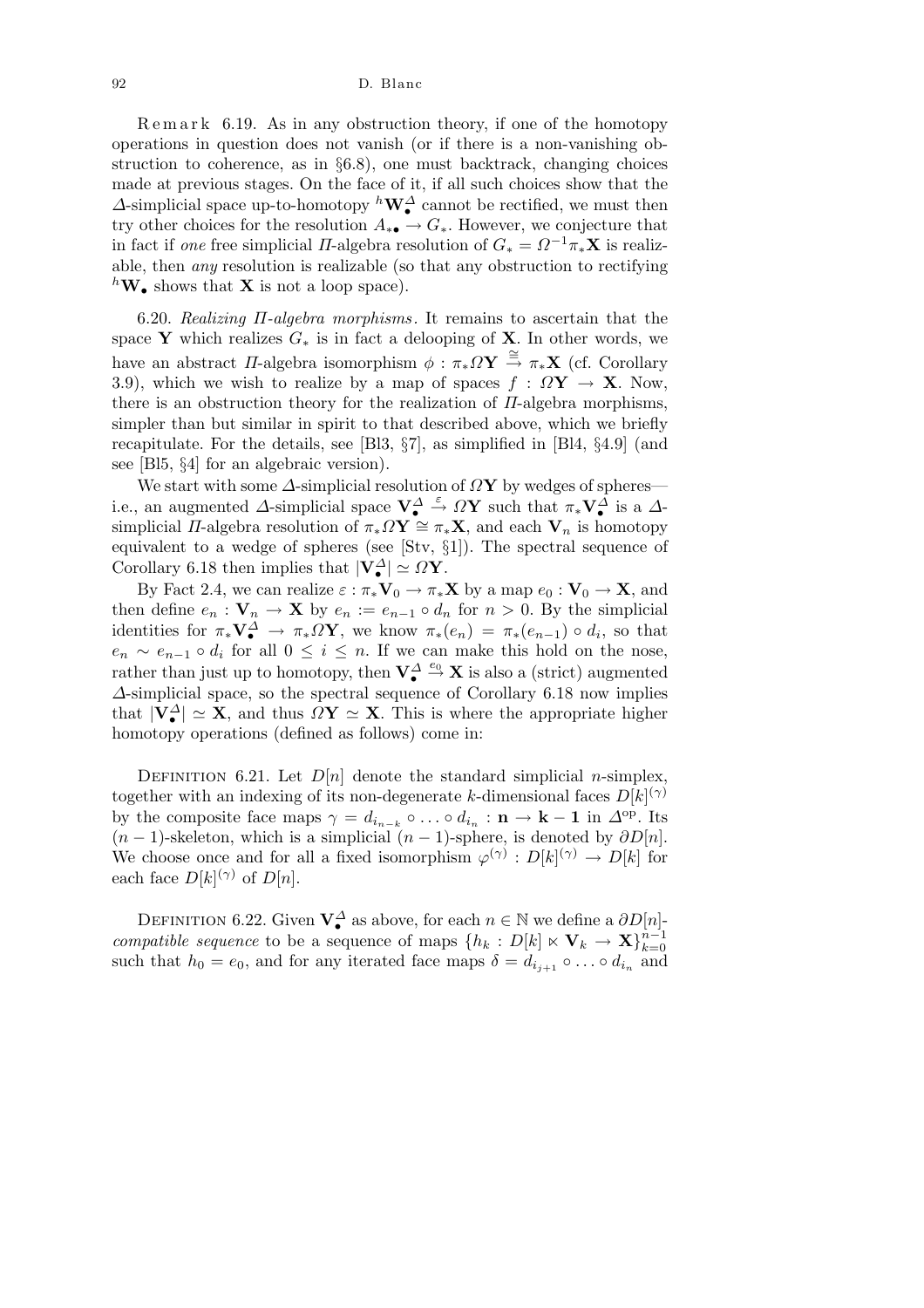$\gamma = d_{i_j} \circ \delta (0 \leq j < n)$  we have  $h_j \circ (\mathrm{id} \ltimes d_{i_j}) = h_{j+1} \circ (\iota_{\delta}^{\gamma} \ltimes \mathrm{id})$  on  $D[j] \ltimes \mathbf{V}_{j+1}$ , where  $i_{\delta}^{\gamma}$  $\hat{\phi} := \varphi^{\delta} \circ \iota \circ (\varphi^{\gamma})^{-1}$ , and  $\iota: D[j]^{(\gamma)} \to D[j+1]^{(\delta)}$  is the inclusion.

Any such  $\partial D[n]$ -compatible sequence  $\{h_k: D[k] \times \mathbf{V}_k \to \mathbf{X}\}_{k=0}^{n-1}$  induces  $\overline{h}$  a map  $\overline{h}$  :  $\partial D[n] \ltimes \mathbf{V}_n \to \mathbf{X}$ , defined on the "faces"  $D[n-1]^{(d_i)} \ltimes \mathbf{V}_n$  $\int_{D[n-1]^{(d_i)} \ltimes V_n} = h_{n-1} \circ (\text{id} \ltimes d_i),$  and for each  $n \geq 2$ , the *nth order homotopy operation* (associated with  $\mathbf{V}_{\bullet}^{\Delta}$ ) is a subset  $\langle\!\langle n \rangle\!\rangle$  of the track group  $[Σ<sup>n−1</sup>**V**<sub>n</sub>, **X**] defined analogously to §6.7.$ 

Again as in §6.8, the coherent vanishing of all the operations  $\{\langle n \rangle\}_{n=2}^{\infty}$ is a necessary and sufficient condition for  $\Omega$ **Y**  $\simeq$  **X**.

Remark 6.23. We observe that if we choose to work in the category  $S_*^{\text{Kan}}$ , rather than  $\mathcal{T}_*$ , we replace  $\Omega$ **Y** by  $G(S\mathbf{Y})$ , and we may then use the resolution  $\mathbf{M}_{\bullet} \to G(S\mathbf{Y})$  of Theorem 5.7 (or rather,  $\mathbf{M}_{\bullet}^{\Delta} \to G(S\mathbf{Y})$ ) instead of  $V^{\Delta}_{\bullet} \to \Omega Y$ . The obstruction theory that arises is of course equivalent to the one we just sketched, but it fits directly into the philosophy of Section 5, since our theory implies that **X** is a loop space if and only if the  $H$ -group augmentation up-to-homotopy from the given bisimplicial group **M***•* to *S***X** can be rectified.

We summarize the results of this section in

Theorem 6.24. *An H-group* **X** *is H-equivalent to a loop space if and only if the collection of higher homotopy operations defined in §*6.7 *and §*6.20 *above* (*taking values in homotopy groups of spheres or in π∗***X**, *respectively*) *vanish coherently.*

R e m a r k 6.25. The obstruction theory described here is not applicable as such to the related question of the existence of  $A_n$ -structures on an  $H$ space **X** (cf. [St1, *§*2]). An alternative approach to the loop-space question, more closely related to Stasheff's theory, but still expressible in terms of homotopy operations taking values in homotopy groups (rather than higher homotopies), will be described in a future paper, with a view to such an extension.

## **References**

- [A] J. F. Adams, *The sphere, considered as an H-space mod p, Quart. J. Math.* Oxford Ser. (2) 12 (1961), 52-60.
- [B] H. J. Baues, *Geometry of loop spaces and the cobar construction*, Mem. Amer. Math. Soc. 230 (1980).
- [Bl1] D. Blanc, *A Hurewicz spectral sequence for homology*, Trans. Amer. Math. Soc. 318 (1990), 335–354.
- [Bl2] —, *Abelian* Π*-algebras and their projective dimension*, in: M. C. Tangora (ed.), Algebraic Topology: Oaxtepec 1991, Contemp. Math. 146, Amer. Math. Soc., Providence, R.I., 1993, 39–48.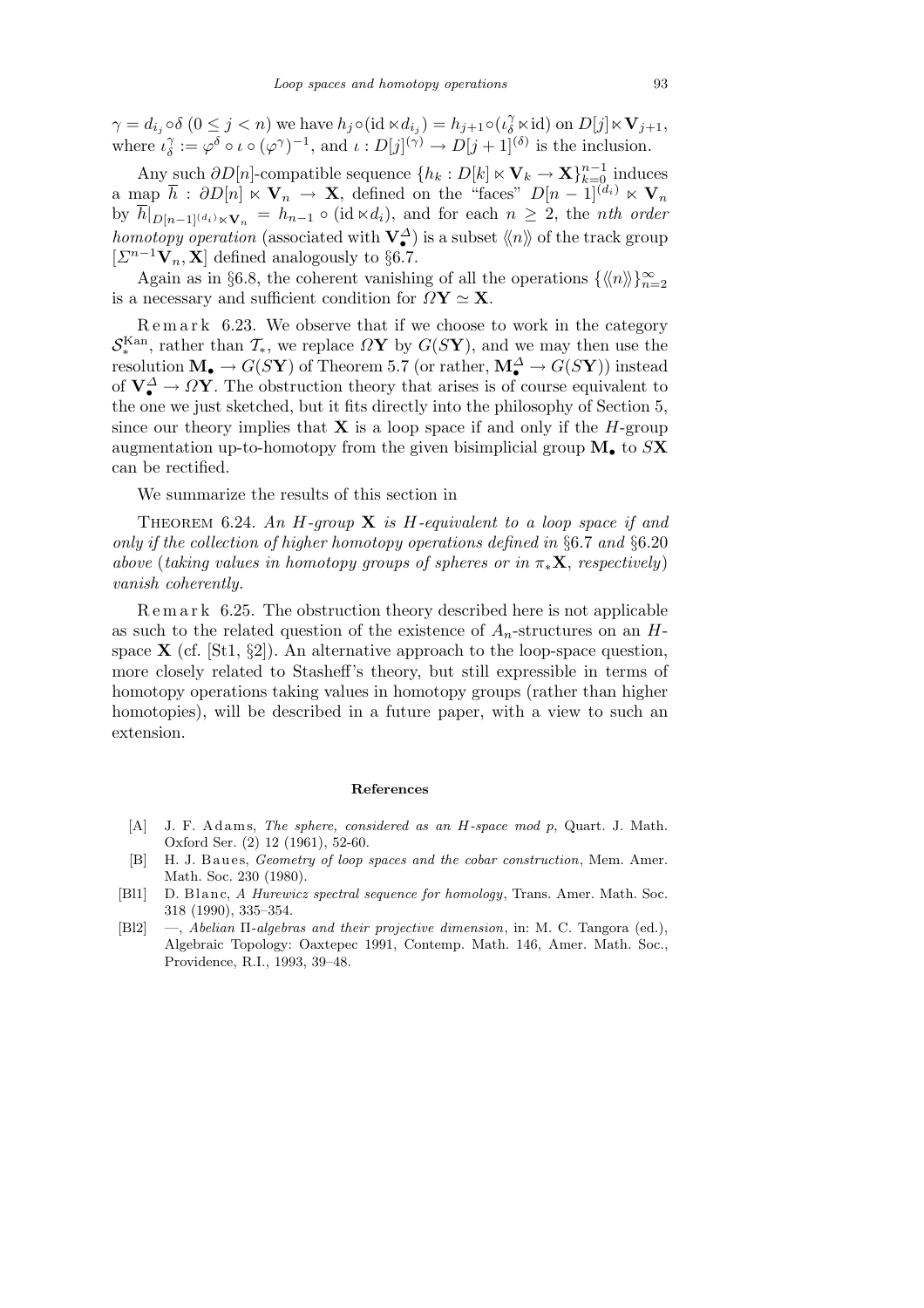## 94 D. Blanc

- [Bl3] D. Blanc, *Higher homotopy operations and the realizability of homotopy groups*, Proc. London Math. Soc. (3) 70 (1995), 214–240.
- [Bl4] —, *Homotopy operations and the obstructions to being an H-space*, Manuscripta Math. 88 (1995), 497–515.
- [Bl5] —, *Homotopy operations and rational homotopy type*, preprint, 1996.
- [BV] J. M. B o a r dm a n and R. M. V o g t, *Homotopy Invariant Algebraic Structures on Topological Spaces*, Lecture Notes in Math. 347, Springer, Berlin, 1973.
- [BF] A. K. Bousfield and E. M. Friedlander, *Homotopy theory of Γ-spaces*, *spectra*, *and bisimplicial sets*, in: M. G. Barratt and M. E. Mahowald (eds.), Geometric Applications of Homotopy Theory, II, Lecture Notes in Math. 658, Springer, Berlin, 1978, 80–130.
- [BK] A. K. Bousfield and D. M. K an, *Homotopy Limits, Completions, and Localizations*, Lecture Notes in Math. 304, Springer, Berlin, 1972.
- [BL] R. Brown and J.-L. Loday, *Van Kampen theorems for diagrams of spaces*, Topology 26 (1987), 311–335.
- [C] E. B. Curtis, *Simplicial homotopy theory*, Adv. in Math. 6 (1971), 107-209.
- [DL] A. Dold and R. K. Lashof, *Principal quasifibrations and fibre homotopy equivalence of bundles*, Illinois J. Math. 3 (1959), 285–305.
- [DHK] W. G. Dwyer, P. S. Hirschhorn and D. M. Kan, *Model categories and more general abstract homotopy theory*, preprint, 1996.
- [DKS] W. G. Dwyer, D. M. Kan and J. H. Smith, *Homotopy commutative diagrams and their realizations*, J. Pure Appl. Algebra 57 (1989), 5–24.
	- [F] M. Fuchs, *A modified Dold-Lashof construction that does classify H-principal fibrations*, Math. Ann. (2) 192 (1971), 328–340.
	- [G] R. Godement, *Topologie algébrique et théorie des faisceaux*, Act. Sci. & Ind. 1252, Publ. Inst. Math. Univ. Strasbourg XIII, Hermann, Paris, 1964.
	- [H] P. J. Hilton, *A remark on loop spaces*, Proc. Amer. Math. Soc. 15 (1964), 596– 600.
	- [Hi] P. S. Hirschhorn, *Localization of model categories*, preprint, 1996.
	- [J] I. M. James, *Reduced product spaces*, Ann. of Math. (2) 62 (1955), 170-197.
	- [K] D. M. K an, *On homotopy theory and c.s.s. groups*, ibid. 68 (1958), 38-53.
	- [Ka] R. M. Kane, *The Homology of Hopf Spaces*, North-Holland Math. Library 40, North-Holland, Amsterdam, 1988.
	- [M] S. MacLane, *Categories for the Working Mathematician*, Grad. Texts in Math. 5, Springer, Berlin, 1971.
- [Ma1] J. P. M a y, *Simplicial Objects in Algebraic Topology*, Univ. Chicago Press, Chicago, 1967.
- [Ma2] —, *The Geometry of Iterated Loop Spaces*, Lecture Notes in Math. 271, Springer, Berlin, 1972.
- [Mi1] J. W. Milnor, *Construction of universal bundles*, *I*, Ann. of Math. (2) 3 (1956), 272–284.
- [Mi2] —, *On the construction FK*, in: J. F. Adams (ed.), Algebraic Topology—A Student's Guide, London Math. Soc. Lecture Note Ser. 4, Cambridge Univ. Press, Cambridge, 1972, 119–136.
	- [N] J. A. Neisendorfer, *Properties of certain H-spaces*, Quart. J. Math. Oxford Ser. (2) 34 (1983), 201–209.
- [Q1] D. G. Quillen, *Homotopical Algebra*, Lecture Notes in Math. 20, Springer, Berlin, 1963.
- [Q2] —, *Spectral sequences of a double semi-simplicial group*, Topology 5 (1966), 155–156.